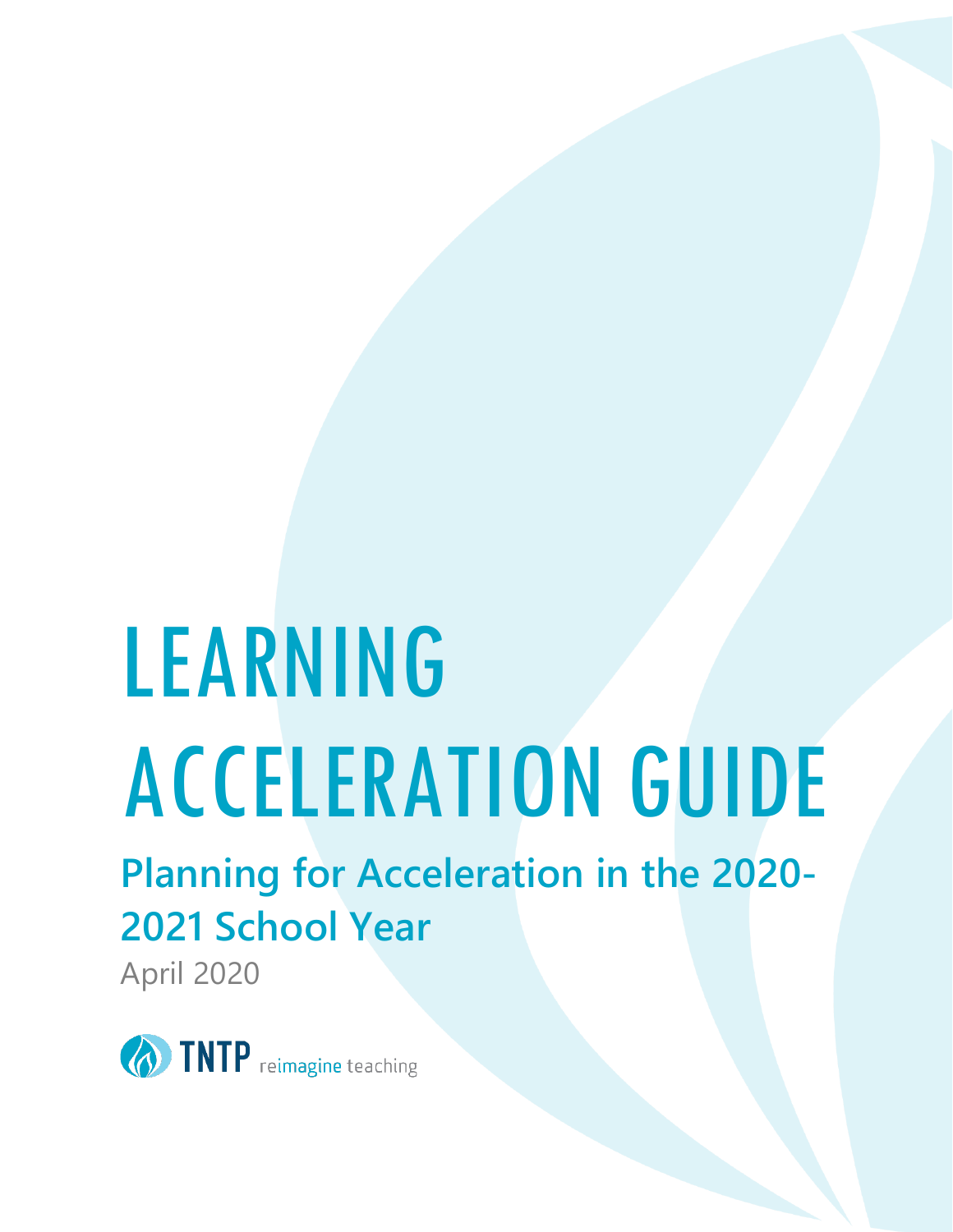

### **CONTENTS**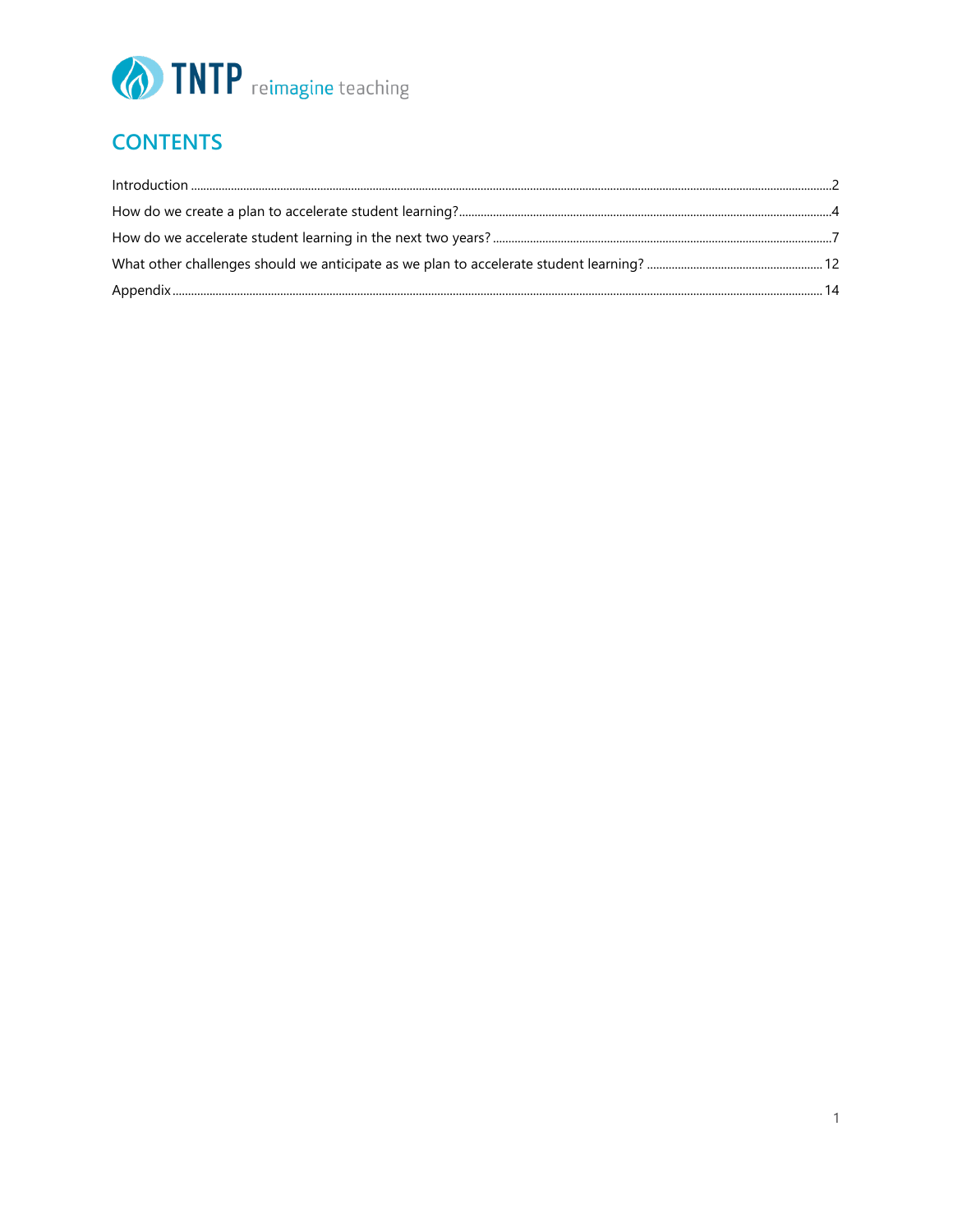

#### **Introduction**

The COVID-19 pandemic has forced schools across the country to confront unprecedented challenges. Teachers, principals, and school support staff are doing heroic work to offer stability for students and families during this crisis by providing meals, home learning resources, and online instruction.

But the longer schools remain closed—likely through the end of the academic year in most states—the higher the stakes become for next school year. A recent study<sup>1</sup> predicted that students will experience a learning loss of 30 percent in reading and 50 percent in math as a result of the crisis. Left unchecked, it's an academic setback that could derail the futures even of students who were previously on grade level—and would be disastrous for students who were already behind.

The typical approach to remediation—providing work better suited for earlier grades—won't come close to catching students up and will likely compound the problem. In our recent study, *The Opportunity Myth*, <sup>2</sup> we found this approach of "meeting students where they are," though well intentioned, practically guarantees they'll lose more academic ground and reinforces misguided beliefs that some students can't do grade-level work. The students stuck in this vicious cycle are disproportionately the most vulnerable: students of color, from low-income families, with special needs, or learning English.

In other words, doubling down on current strategies for catching students up will only widen opportunity and achievement gaps. Schools need to be ready on the first day back with a fundamentally different strategy for diagnosing lost learning and putting every student on a fast track back to grade level—a strategy designed to accelerate their exposure to grade-appropriate work, not delay it.

Asking schools to make such a dramatic shift would be hard enough even under the best circumstances. But on top of the academic challenges students face, nearly all will be coping with trauma from extended social isolation, the loss of loved ones, or increased poverty and economic instability. Principals and teachers have endured similar trauma. There may be an ongoing and unpredictable need to increase social distancing. And a looming recession is threatening education budgets at a time when teachers will need more support and more time to adjust their instruction to a new reality.

Addressing these challenges will require a new level of focus on proven strategies to accelerate student learning. The alternatives—like going back to "business as usual" approaches to teaching and learning in the face of massive learning loss, or ramping up existing remediation strategies guaranteed to make things worse—are unthinkable. And imperfect attempts to accelerate learning back to grade level will create far better school experiences for many students than what they received before the crisis.

#### **The key is doing the right planning for the new school year, right now.**

We've created the following guidance to help school and district stakeholders responsible for that planning, organized around a few key questions:

- **1. How do we create a plan to accelerate student learning?**
- **2. How do we accelerate student learning in the next two years?**
- **3. What other challenges should we be anticipating as we plan to accelerate student learning?**

<sup>1</sup> https://www.nwea.org/content/uploads/2020/04/KAP5122-Collaborative-Brief\_Covid19-Slide-APR20\_FW.pdf.<br><sup>2</sup> https://opportunitymyth.tntp.org/.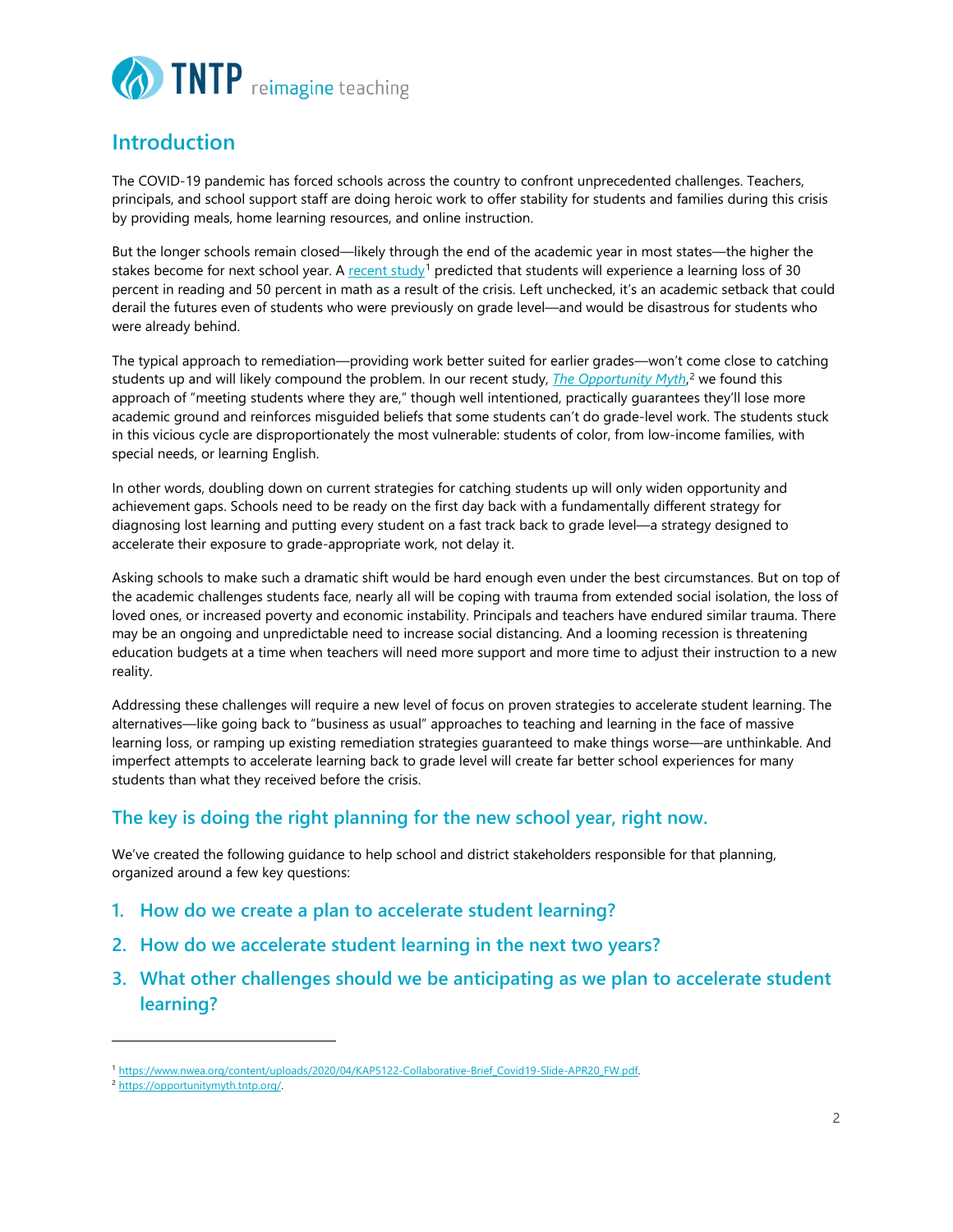

We've grounded these questions and the advice that follows in a set of values we believe should guide any school system's decision making in the months ahead:

| <b>Grade-level</b><br>content is the<br>academic priority.            | Run every idea through a simple test: Will this help every student get back to grade<br>level? We don't mean ignoring social/emotional or other non-academic needs;<br>addressing those are core to setting students up for success. But more than anything<br>else, you should prioritize accelerating students' learning by accelerating their exposure<br>to grade-appropriate content-so that every student can get back to grade level. It won't<br>happen in a single year, but if you don't set the goal and build a strategy around it, it<br>won't happen at all. |
|-----------------------------------------------------------------------|----------------------------------------------------------------------------------------------------------------------------------------------------------------------------------------------------------------------------------------------------------------------------------------------------------------------------------------------------------------------------------------------------------------------------------------------------------------------------------------------------------------------------------------------------------------------------|
| <b>Address inequities</b><br>head-on.                                 | Losing so much of this school year has likely exacerbated existing inequities and<br>opportunity gaps in your system. Communicate about that openly and ensure that your<br>plan for restarting school accounts for the academic and social/emotional supports<br>students will need.                                                                                                                                                                                                                                                                                      |
| <b>Support and</b><br>assume the best<br>of all your<br>stakeholders. | In this pandemic, everyone has done the best they know how to do in an unprecedented<br>situation. Assume the best of your students, families, and staff in your decision making as<br>you plan for reopening, and ensure that you have a strong plan to provide training and<br>support for your teachers and school leaders.                                                                                                                                                                                                                                             |
| Communicate<br>clearly.                                               | Your families and staff might still feel overwhelmed by at-home learning, so as you think<br>about how to prepare for next year, make sure your decisions are as clear and simple as<br>possible. You'll also want to share how decisions have been made and who was<br>consulted in making those decisions.                                                                                                                                                                                                                                                               |

The sections of this document that follow will help you answer these guiding questions and assemble the people, information, and processes needed to plan for the 2020-21 school year. This document will likely be most helpful for district or system-level staff members.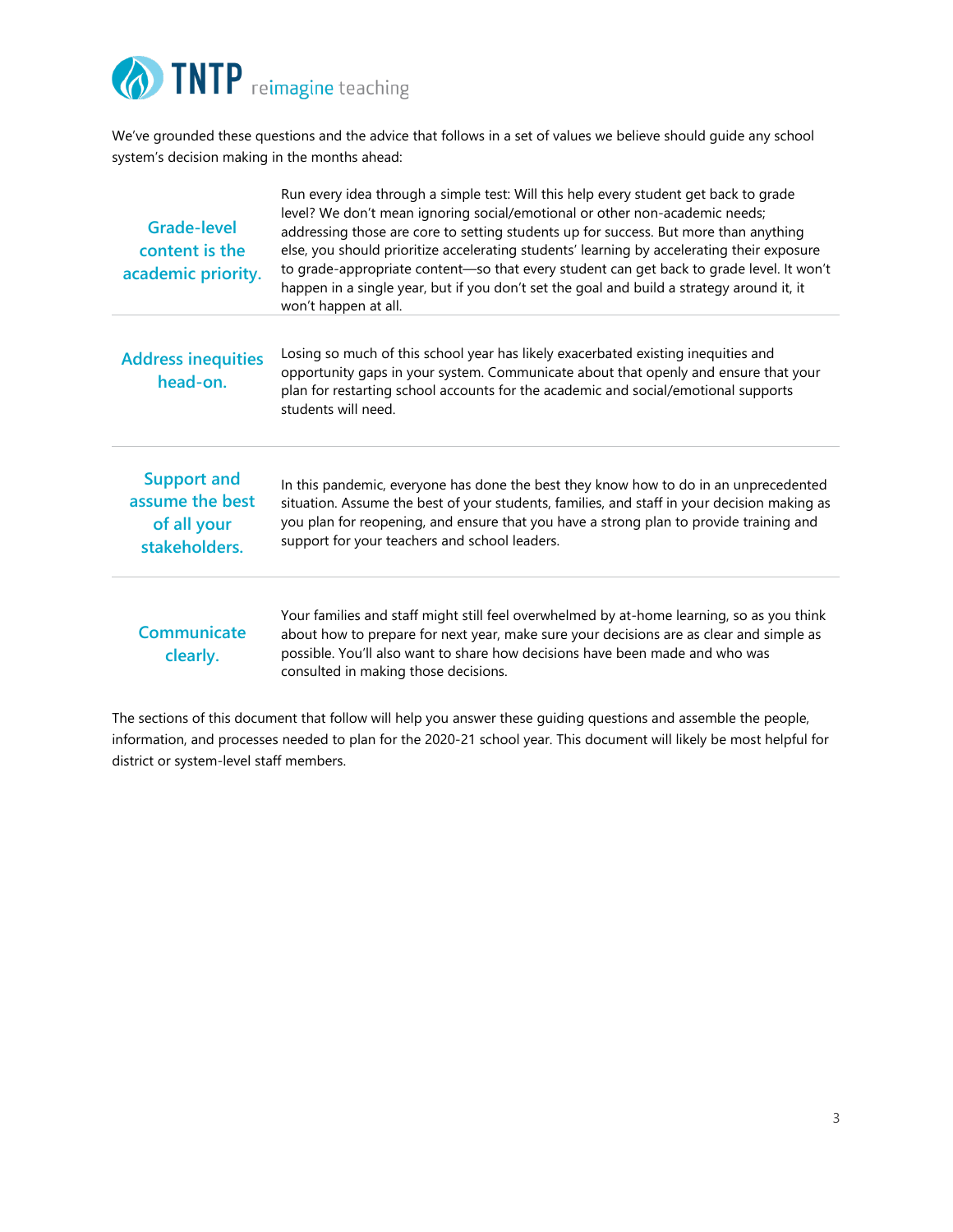

#### **How do we create a plan to accelerate student learning?**

Schools and systems are pushing the limits of their capacity just to provide for students' basic needs during extended closures, so it may seem difficult to even imagine planning for reopening. But planning to accelerate student learning will be more difficult than planning for any "normal" school year—which is why it's so important to start the process as soon as possible, engaging the members of your community (including students, teachers, and families) your planning will impact the most.

#### KEY RECOMMENDATIONS

- **1. Assemble a small, diverse acceleration planning team** for a series of planning sessions.
- **2. Plan for several potential instructional delivery scenarios** in the 2020-2021 school year.
- **3. Assemble an advisory committee** that will offer your acceleration team student, teacher, leader, and family perspectives about the choices and decisions you are making.
- **4. Prioritize concretely planning to accelerate student learning** across the course of the next school year.
- **5. Answer key questions** you'll need to begin planning for reopening.
- **6. Start with information you already have** to answer key questions.
- **7. Then, collect any additional information** that you need but don't already have.
- **8. Identify challenges and opportunities**—three to five each—that your team will need to address.

#### To plan for reopening schools as effectively as possible, you'll want to pull together a small, diverse acceleration planning team for a series of planning sessions.

The core planning team will focus on creating a strong plan to accelerate student learning, providing the resources and supports teachers and school leaders will need to help students access grade-appropriate assignments. You should set the expectation that they will spend at least half their time focused on preparing to launch school next year. (This might mean taking some at-home learning responsibilities off these staff members' plates.)

#### **Getting Started: Considerations for Assembling Your Acceleration Planning Team**

#### Alongside your operational team, your acceleration team will need to plan for a few potential instructional delivery scenarios in the 2020-2021 school year.

It's possible that school will occur in at least four different ways next school year, given that epidemiologists believe there may be continuing waves of COVID-19 infections until a vaccine becomes available.<sup>3</sup> Your operational team should collaborate closely with your academic team to plan for the following possibilities: (1) the school year needs to start virtually; (2) the school year needs to start with staggered schedules, to accommodate social distancing

<sup>&</sup>lt;sup>3</sup> Strazewski, L. What's ahead on COVID-19? Expert offers forecast for summer, fall. Retrieved 22 April 2020 from https://www.ama-assn.org/deliveringcare/public-health/what-s-ahead-covid-19-expert-offers-forecast-summer-fall.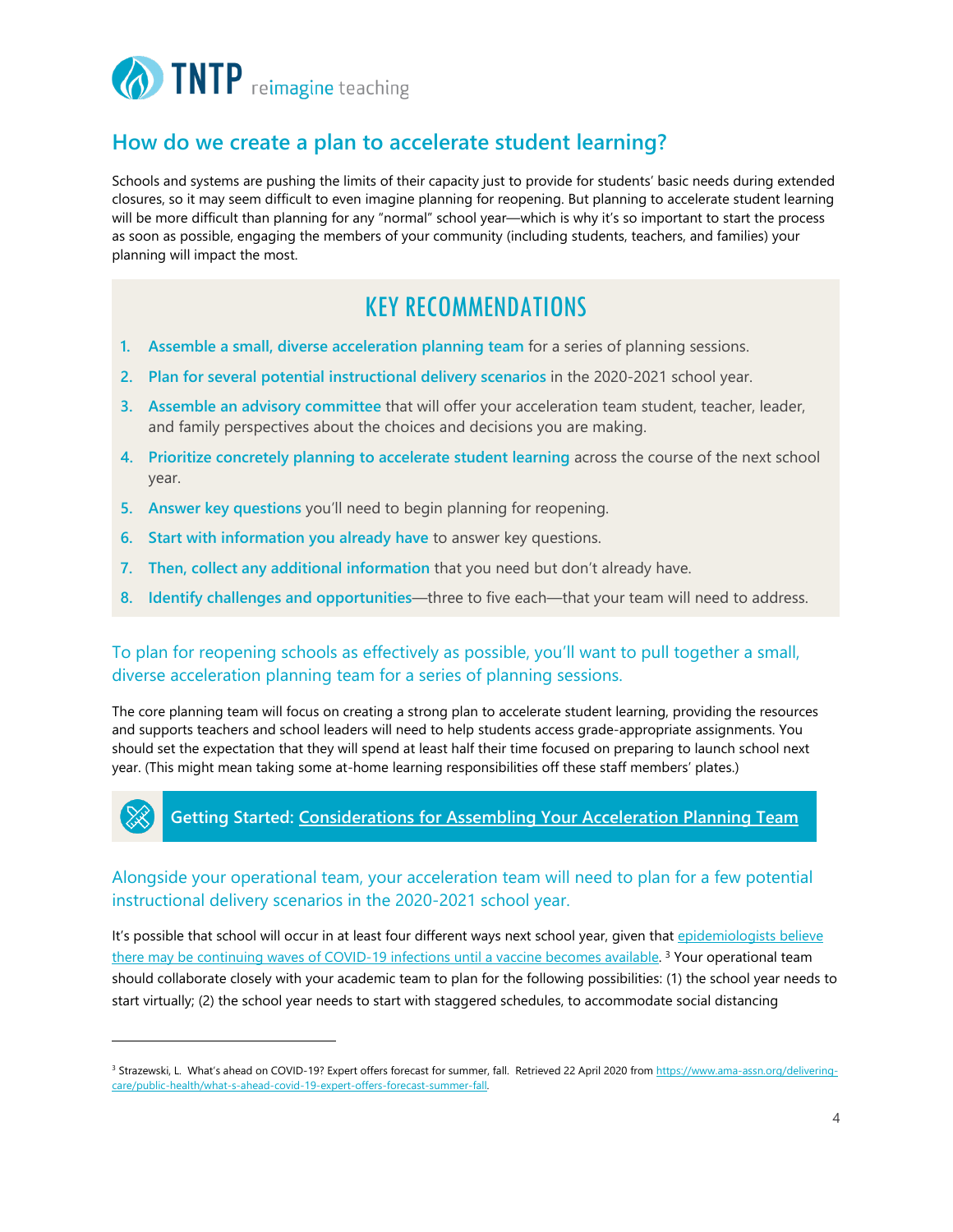

requirements; (3) the school year includes rolling closures as a result of the second wave of COVID-19; and (4) the school year starts as it historically has.

In all these cases, you'll want to prioritize accelerating student learning, so the content planning your team focuses on will be applicable no matter what. However, the mechanism of delivery (at-home learning, staggered in-person schedules, etc.) might look different—so your district will need clear expectations for principals, teachers, and other school staff in each of these scenarios, and you'll need to communicate your high-level plan for each scenario to all stakeholders. Right now is your chance to plan for these possibilities, so take advantage of the time and ensure your acceleration team is collaborating with your operational team to create a strong game plan.



#### **Getting Started: Tips for Planning Additional At-Home Learning**

#### Your acceleration team should have an advisory committee that will offer student, teacher, leader, and family perspectives about the choices and decisions you are making.

Your advisory group should include a few diverse students, teachers, family members, and school leaders who can share their own goals for the next school year to influence your goal-setting, authentically collaborate on the acceleration plan and next steps you're taking, and share thoughts about the most effective ways to communicate with your community. (To see more about the pillars of community engagement you should rely on as you engage this advisory committee, read here.<sup>4</sup>)

#### Once you've established the team, they should prioritize concretely planning to accelerate student learning across the course of the next school year.

We've laid out a potential monthly scope and sequence for this team's work, but you should adjust this according to your system's calendar and the work you've already completed.



#### Once your team is convened, ensure that you collectively answer key questions you'll need to begin planning for reopening.

Your acceleration planning team should be able to answer some key questions about how stakeholders are experiencing the current period of at-home learning so that you can anticipate what will be needed for the new school year:

**Basic needs:** Have students' and families' basic needs (like food, housing, and childcare) been met during the pandemic?

**Student learning:** Have students and their families had the resources and support they needed to continue learning?

<sup>4</sup> https://tntp.org/walking-together/story/Introduction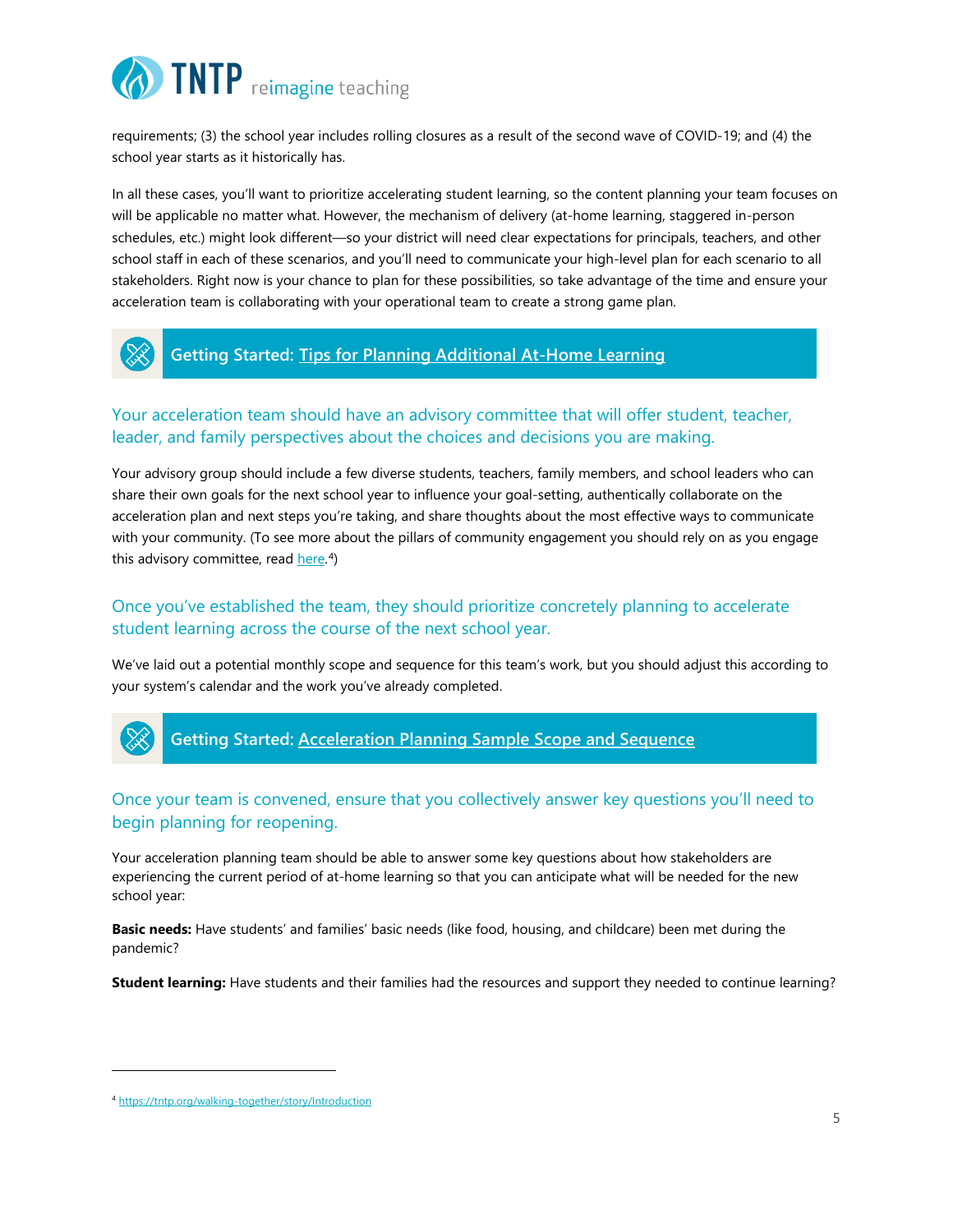

**Connectedness:** Do students and their families feel connected to your school community? Do teachers feel connected to their schools?

**Communication and expectations:** Do students, families, and your staff feel communication and expectations have been clear while schools have been closed?

**Future planning:** What do students, families, and your staff say they need to be ready for restarting school?

#### To answer these questions, start with information you have already collected.

You might already have some of this information through interactions you're having with students and their caretakers right now. Maybe you've given a survey to families about their access to food or technology. Maybe your team has had conversations with families and teachers about how distance learning is going. Start with what you know to generate a detailed list of opportunities you see and challenges that you are facing as you return to school.

#### Then, collect information you need that you don't already have.

In some cases, you might realize through a series of conversations with your planning team that you need a deeper understanding of a particular opportunity or challenge—or even a more general understanding of the experiences that your students, families, and teachers are having right now. If that is the case, consider collecting additional information to inform your team's planning.



**Getting Started: Ideas for Collecting Additional Information**

#### Settle on the list of three to five significant opportunities to capitalize on and three to five significant challenges your team will need to address as you create your reopening plan.

Your planning team will need a clear understanding of these most important strengths and challenges as you build your plan. Think about how to capitalize on the wins you experienced during at-home learning. For example, did students share that it felt good to have a greater opportunity to autonomously drive their learning? If they did, consider how you could build on that and provide even more opportunities for students to be autonomous during the school year.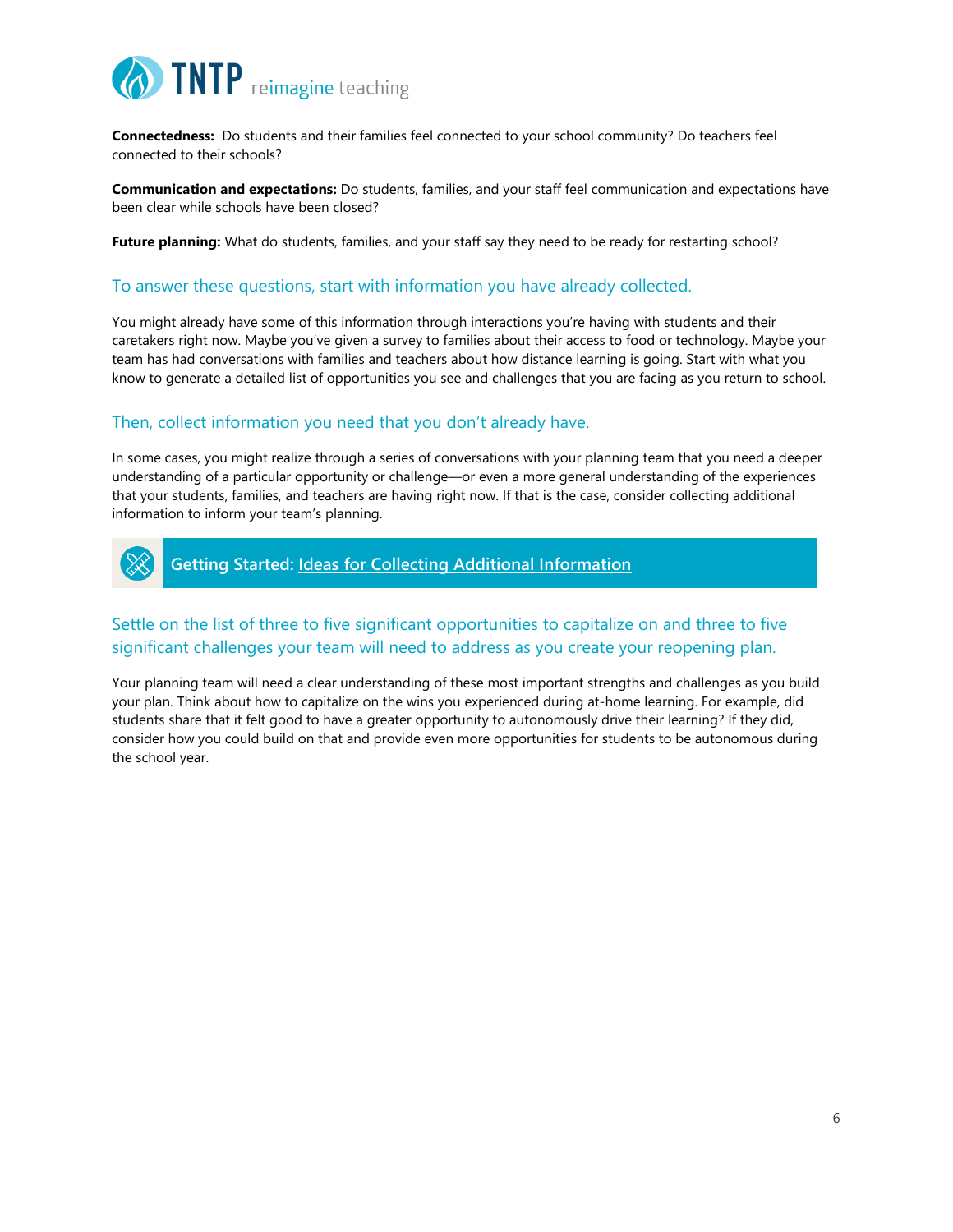

#### **How do we accelerate student learning in the next two years?**

As you work to accelerate student learning, keep in mind:

| <b>Accelerated learning</b><br>and cultural, social,<br>and emotional<br>responsiveness are not<br>mutually exclusive. | Learning doesn't happen at the expense of responsive teaching, or vice-versa. The<br>truth is that a core part of strong instruction is responding to the cultural, social<br>and emotional needs of students. If instructional practices leave students feeling<br>displaced, invisible, or unsafe, accelerated learning can't happen. Likewise, trauma-<br>informed instruction and cultural, social, and emotional responsiveness do not<br>require forfeiting strong, grade-level-aligned instruction. |
|------------------------------------------------------------------------------------------------------------------------|------------------------------------------------------------------------------------------------------------------------------------------------------------------------------------------------------------------------------------------------------------------------------------------------------------------------------------------------------------------------------------------------------------------------------------------------------------------------------------------------------------|
| <b>Accelerated learning</b><br>and strong instruction<br>are interdependent.                                           | You can't accelerate learning with poor instructional practices in place, and you<br>can't have strong instruction if you cannot effectively support unfinished learning.<br>Therefore, it is important to develop your leaders and teachers on the concepts<br>and best practices of accelerated learning and strong instruction.                                                                                                                                                                         |
| <b>Accelerated learning</b><br>and strong instruction<br>should not cause<br>further trauma.                           | Educators have the potential to cause trauma. We can cause additional trauma to<br>students by denying them access to a high-quality education, and we can cause<br>trauma by putting systems and structures in place that prevent students from<br>accessing high-quality instruction. We must consistently evaluate and understand<br>the consequences that our instructional decisions have for the children we serve<br>and the adults that support them.                                              |

It's important that we help leaders and teachers understand these concepts, so that they are better equipped to incorporate them into their practice. The practices of accelerated learning should deepen your system's or school's community, not erode it—because the core of this work is about understanding the collective and individual needs of students and acting on them accordingly.

#### \*\*\*

Many students—especially those who have not historically had access to grade-appropriate assignments, strong instruction, or deep engagement—will need to fit even more than a year of learning into a single school year to make up for the learning they've lost. That lost learning includes not just the skills they'll need to access grade-level material, but content knowledge. As Natalie Wexler notes in her recent book, *The Knowledge Gap*, typical approaches to remediation focus more on practicing skills than building knowledge, even though students' prior knowledge is the primary driver of how well they can comprehend grade-level texts.

To accelerate students' progress, system leaders and educators need to identify exactly what unfinished learning needs to be addressed, when, and how. We recommend identifying the content knowledge and skills your students might struggle with in their current grade level, and filling those potential gaps "just in time," when the material occurs in the school year.

This may feel like a radically different approach for some of your teachers and leaders. And in many ways, it is. Schools typically address gaps in content knowledge or proficiency by engaging in some form of remediation (or reteaching) around skills from previous years. While well intentioned, this approach often means that students who fell behind never encounter the work of their grade, instead remaining trapped in a cycle of low-quality or belowgrade level work.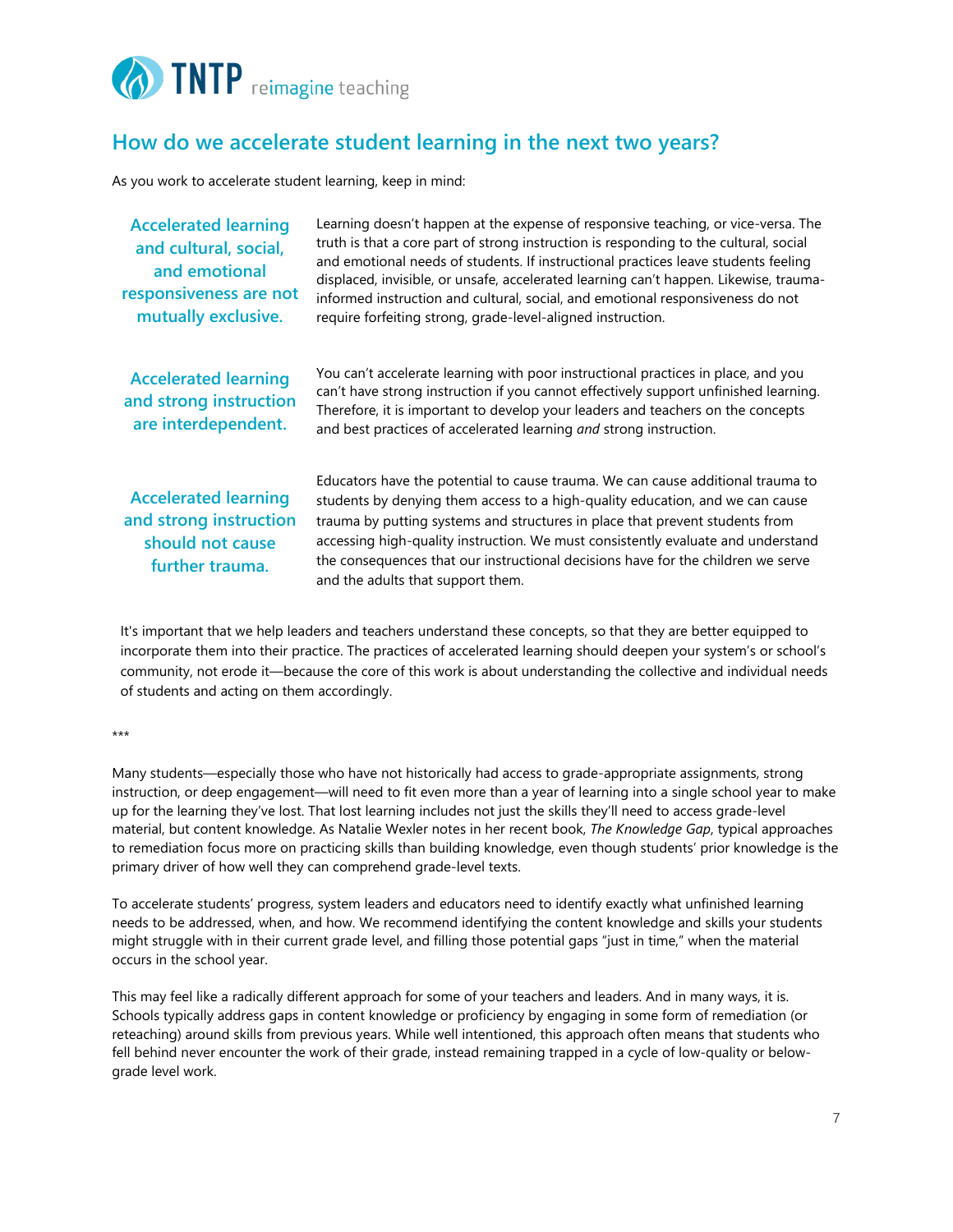

Accelerated learning, on the other hand, requires that students consistently receive grade-level materials, tasks, and assignments, along with appropriate scaffolds that make the work accessible. More specifically, instead of sending students backwards to fill in all the potential gaps in their learning, leaders and teachers should focus on filling in only the most critical gaps—and not in isolation, but at the moment they're needed.

These "just in time" scaffolds address the necessary content knowledge and skills students need to engage in the most immediate work of the grade: the complex text they're reading, the math unit they're studying, the science experiment they're conducting, or the historic time period they're analyzing. While the goal here is to address unfinished learning, these concepts pull heavily from what we know about the science of learning. Many of the ideas and strategies outlined below adhere to the principles of *interleaving, spaced practice,* and *retrieval practice,* all highly effective, evidence-based strategies that help individuals learn more efficiently and retain information longer. To support your teachers and leaders, you'll want to do the following:

#### RECOMMENDATIONS FOR ACCELERATING STUDENT LEARNING

- **1. Prioritize the most critical prerequisite skills and knowledge** for each subject area and grade level *now.*
- **2. Plan your approach to diagnosing students' unfinished learning** in that prerequisite content knowledge and those prerequisite skills.
- **3. Adapt your scope and sequence/pacing guidance** for each subject area and grade level to reflect where teachers might need to provide acceleration support.
- **4. Train your teachers and leaders** to diagnose students' unfinished learning and provide acceleration support.
- **5. Monitor your students' progress** on grade-appropriate assignments and adjust your supports for teachers and leaders based on student results.

#### Prioritize the most critical prerequisite skills and content knowledge for each subject area and grade level *now.*

Addressing unfinished learning begins with:

- **Understanding the demands of grade-level materials and content.** To begin this process, study the standards alongside year-long scopes and sequences to understand what standards and topics will be covered when, how students will apply their knowledge of the standards, and how they will show that knowledge. This means looking closely at the standards, the topics, and the tasks within a unit and across the year.
- **Identifying the most critical prerequisite skills and content knowledge students will need** to access that grade level content when they encounter it throughout the year.

For example, a ninth-grade English Language Arts teacher might look across the year and note that students will be reading Lorraine Hansberry's *A Raisin in the Sun* in the fall. The teacher could give students an easier text to read and remove this book from the year-long sequence, out of fear that students are too far behind to tackle such a complex text at the beginning of the year.

Instead of removing the text and opting for something of lesser value, the teacher could note that tackling this text requires ready-made scaffolds for building students' content knowledge about the topics and time period covered in *Raisin*. Additionally, because Hansberry obscures concepts like the Great Migration and redlining in rich figurative language, the teacher might identify understanding the purpose and meaning of figurative language as a critical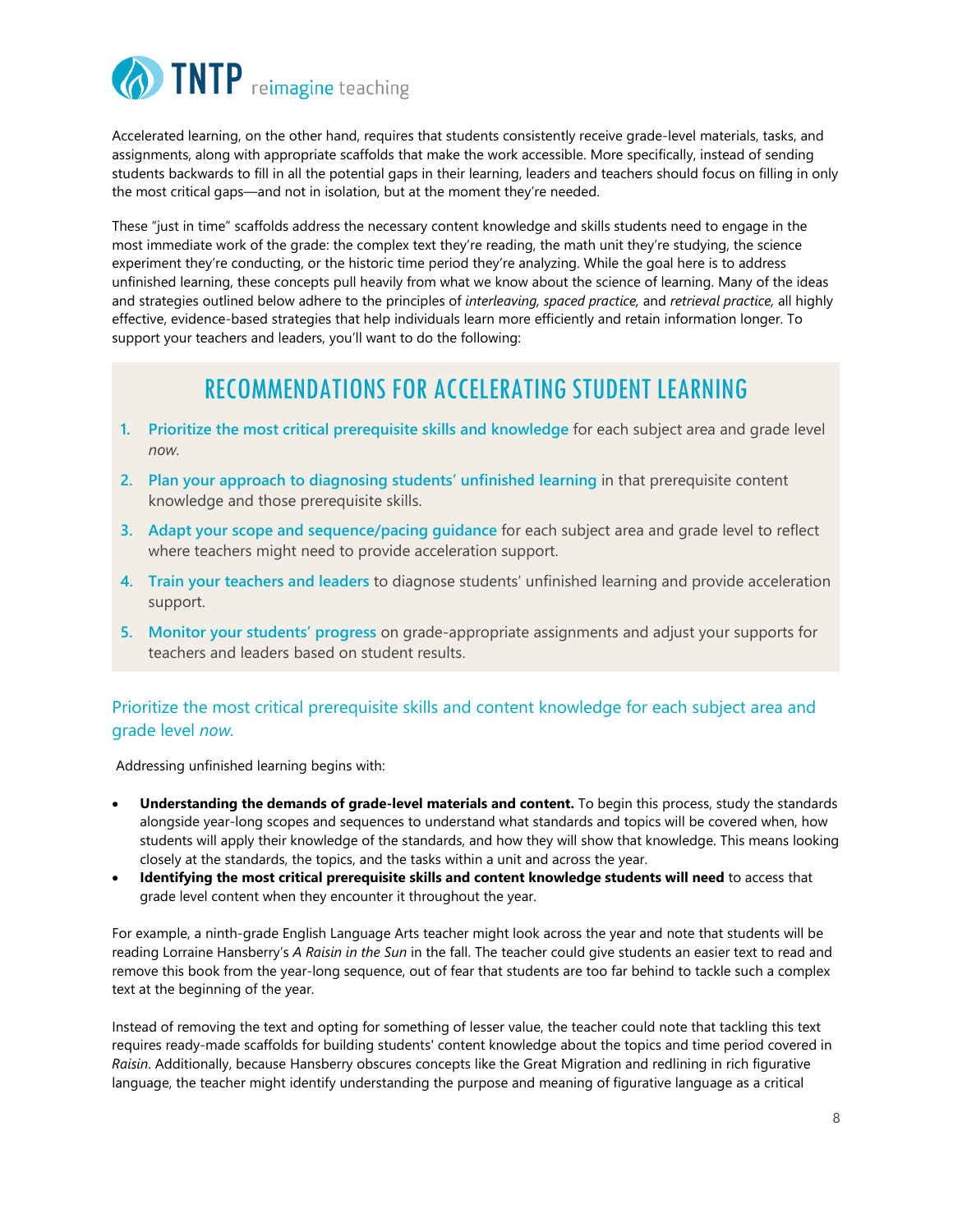

prerequisite skill for tackling this complex text. Here we are thinking about the prerequisite knowledge that students need by considering the techniques the author uses to convey key ideas, along with the intentional topical knowledge that the curriculum seeks to build.

While engaging in complex texts is crucial, it is not the only component of strong literacy instruction. Foundational skills instruction (K-2) and writing are also key elements. As always, we want to make sure students are writing about what they are reading. We'll tackle an approach to foundational skills in the section below, as it requires systematic assessments of student proficiency.

Now let's imagine that you're a math teacher or someone who supports mathematics in a system. The natural inclination here might be to make room for reteaching last year's missed units by wholly eliminating any on-grade level units focused on "additional standards" and then, once the "reteach" portion of the year is complete, turning your attention to units focused on the "major work of the grade." But we know this approach did not lead to student growth in New Orleans after Hurricane Katrina. 5

Instead, you should identify the most important skills and concepts of each unit of study or standard. For example, if you're a seventh-grade teacher who knows your sixth-graders missed their Statistics and Probability Unit, look to the seventh-grade Statistics and Probability Unit as a mechanism for recovering missed learning. You'd see that the most important sixth-grade skill for students to recover is their understanding of "measures of center such as mean" because, in seventh grade, students "use measures of center to draw inferences about a random sample." Therefore, doing a multi-week sixth-grade Statistics Unit isn't necessary. The teacher (and students) may only need one or two lessons on this sixth-grade concept to be ready to tackle the work of their grade.

We've just highlighted an example from seventh grade that covers an "additional standard" to show how those units can still be done, but even "major work of the grade" requires this thoughtful planning. For example, third-grade students might have missed their unit on fractions because these concepts often come at the end of the year. Understanding fractions is "major work" and a critical concept for students, but repeating the entire third-grade unit isn't necessary. Teachers could focus more narrowly on the third-grade fraction concepts related to understanding what fractions are (3.NF.A.1 and 3.NF.A.2) because that is really what is carried forward in fourth grade. Again, a fourth grade teacher could ground a unit in one to two lessons on understanding fractions as a quantity and understanding equivalence with common denominators or common numerators (third grade content) before moving to the major work of fourth grade.

Identifying prerequisite skills can begin now and continue throughout the summer. This kind of work is best done collaboratively, ensuring that your curriculum and instruction team works with your district-level teams who focus on serving English Language Learners and students with IEPs. This can reduce potential blind spots by highlighting unique needs of special populations.

For example, multi-lingual learners or students receiving special education services may need an additional layer of support. Teams should reserve dedicated time to think through additional prerequisite content knowledge or skills for these populations as well. In addition to working collaboratively, there are tools that can help teachers with this process. In math for example, tools like standards' focus by grade level guidance<sup>6</sup> and the coherence map<sup>7</sup> can help educators better understand the connection between standards and concepts.

<sup>&</sup>lt;sup>5</sup> Hill, P. What post-Katrina New Orleans can teach schools about addressing COVID learning losses. Retrieved 27 April 2020 from: https://www.crpe.org/thelens/what-post-katrina-new-orleans-can-teach-schools-about-addressing-covid-learning-losses.

<sup>6</sup> https://achievethecore.org/category/774/mathematics-focus-by-grade-level. 7 https://achievethecore.org/coherence-map/.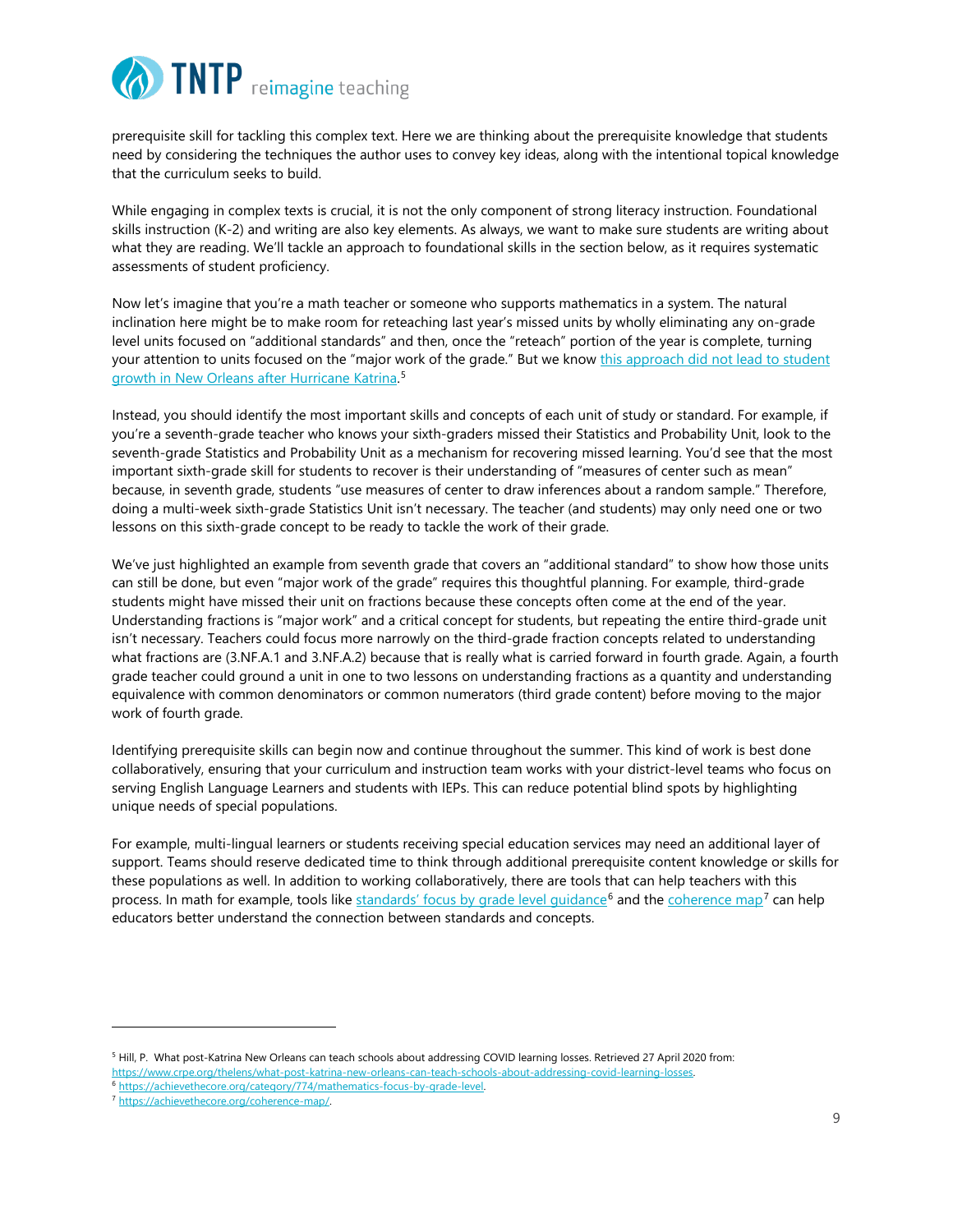

#### Plan your approach to diagnosing students' unfinished learning for the prioritized prerequisite content knowledge and skills.

Diagnosing the learning your students might need to finish starts with getting teachers quick information on the size of the learning gaps they're facing. But we also know that many diagnostics do not provide particularly granular information about those learning gaps. Your system has done the work to identify the most important content knowledge and skills your students will need in their current grade level, so you should use that thinking to plan your approach to diagnosing student learning. Systems should replace the reading and math tests that were cancelled this spring with a no-stakes diagnostic assessment that gives them quick, accessible information about what their students know about their prioritized content knowledge and skills—and then leverage the coherence and clarity of rigorous academic standards to determine, given where students are starting, how they'll finish the most important unfinished learning.



#### **Getting Started: Tips for Diagnosing Unfinished Learning**

#### Adapt your scope and sequence/pacing guidance for each subject area and grade level to reflect where teachers might need to provide acceleration support.

You should adjust your instructional materials and guidance for teachers *now* to support them in thinking about how they can address unfinished learning without an extended period of remedial content at the start of the school year. Right now, you can consider the pacing guidance that you provide, along with opportunities for teachers to embed diagnostics of unfinished learning in your district's scope and sequence.

#### **Getting Started: Adapting Your Scope and Sequence / Pacing Guidance**

#### Train your teachers and leaders to diagnose students' unfinished learning and provide acceleration support.

Once you have articulated your strategy, you'll need to introduce it to your teachers and leaders, ensuring that they understand the knowledge and skills they should prioritize in their grade level and subject area, your approach to diagnosing unfinished learning, and the strategies they should use to help students engage in grade-level content.<sup>8</sup>

**Plan your training content.** You'll likely need to spend a few days setting teachers up to implement your acceleration plan—though you'll certainly also spend your teacher professional learning time on supports around social and emotional learning, potential training for at-home learning, and other aspects of reopening. Consider a scope and sequence like <u>this one</u>.<sup>9</sup> Build in ways to assess whether the learning is taking place and ensure that you plan to identify any additional support that's needed.

**Train your facilitators.** To set teachers and leaders up to implement your plan, you'll have to ensure that facilitators are well-prepared. Consider running a "facilitator boot camp" where your facilitators can participate in the sessions as if they were attendees, then practice key parts of their facilitation.

**Train your teachers and leaders.** After you've finalized your content and trained your facilitators, you should be ready to execute your training.

<sup>&</sup>lt;sup>8</sup> https://tntp.org/student-experience-toolkit/view/scaffolding-strategies. 9 https://tntp.org/assets/documents/Accelerating\_Student\_Learning\_Sample\_Scope\_and\_Sequence\_for\_Teacher\_Training.pdf.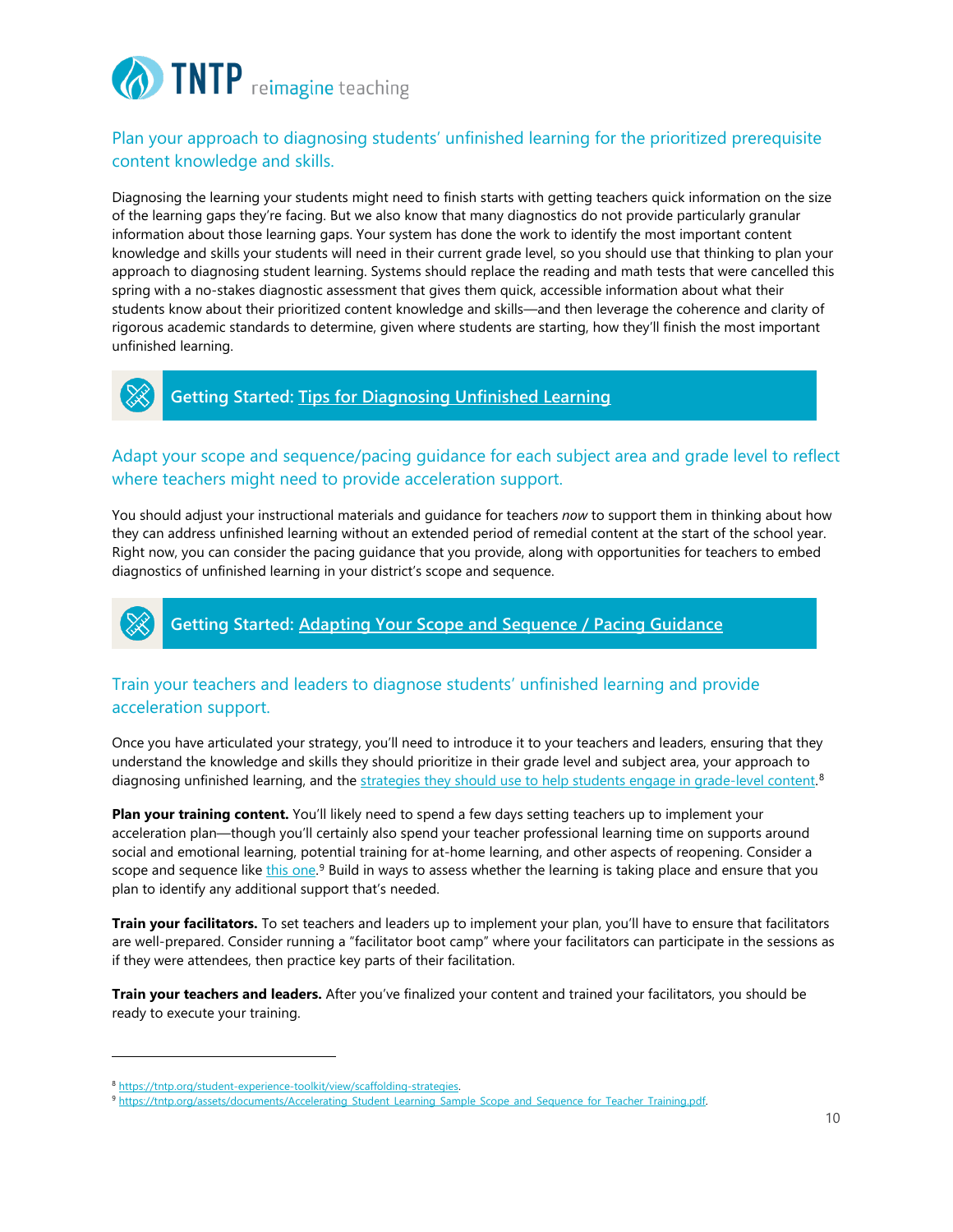

**Leverage your coaches and school leaders to support teachers' work in accelerating student learning.** Align your ongoing coaching supports to the key objectives of your trainings by ensuring that instructional leaders and support staff are equipped to further model and support instructional strategies that accelerate student learning.<sup>10</sup> Additionally, build in opportunities throughout the school year to ensure that all educators in your system believe that all students, regardless of their background or identity, can meet the demands of rigorous standards. Consider using a reflection protocol like the one found <u>here</u>,<sup>11</sup> which will support your teachers in thinking through what students successfully accomplish as they work to engage in rigorous content.

#### Monitor your students' progress on grade-appropriate assignments and adjust your supports for teachers and leaders based on student results.

Throughout the school year, you should monitor whether your students are mastering grade-level content, and whether your teachers and leaders are executing your strategy. We have detailed how you might want to monitor students' access to *The Opportunity Myth's four resources* in our Student Experience Toolkit.<sup>12</sup>

<sup>&</sup>lt;sup>10</sup>https://tntp.org/student-experience-toolkit/view/scaffolding-strategies.<br><sup>11</sup>https://tntp.org/student-experience-toolkit/view/good-to-great-reflection-guide.<br><sup>12</sup>https://tntp.org/student-experience-toolkit/view/student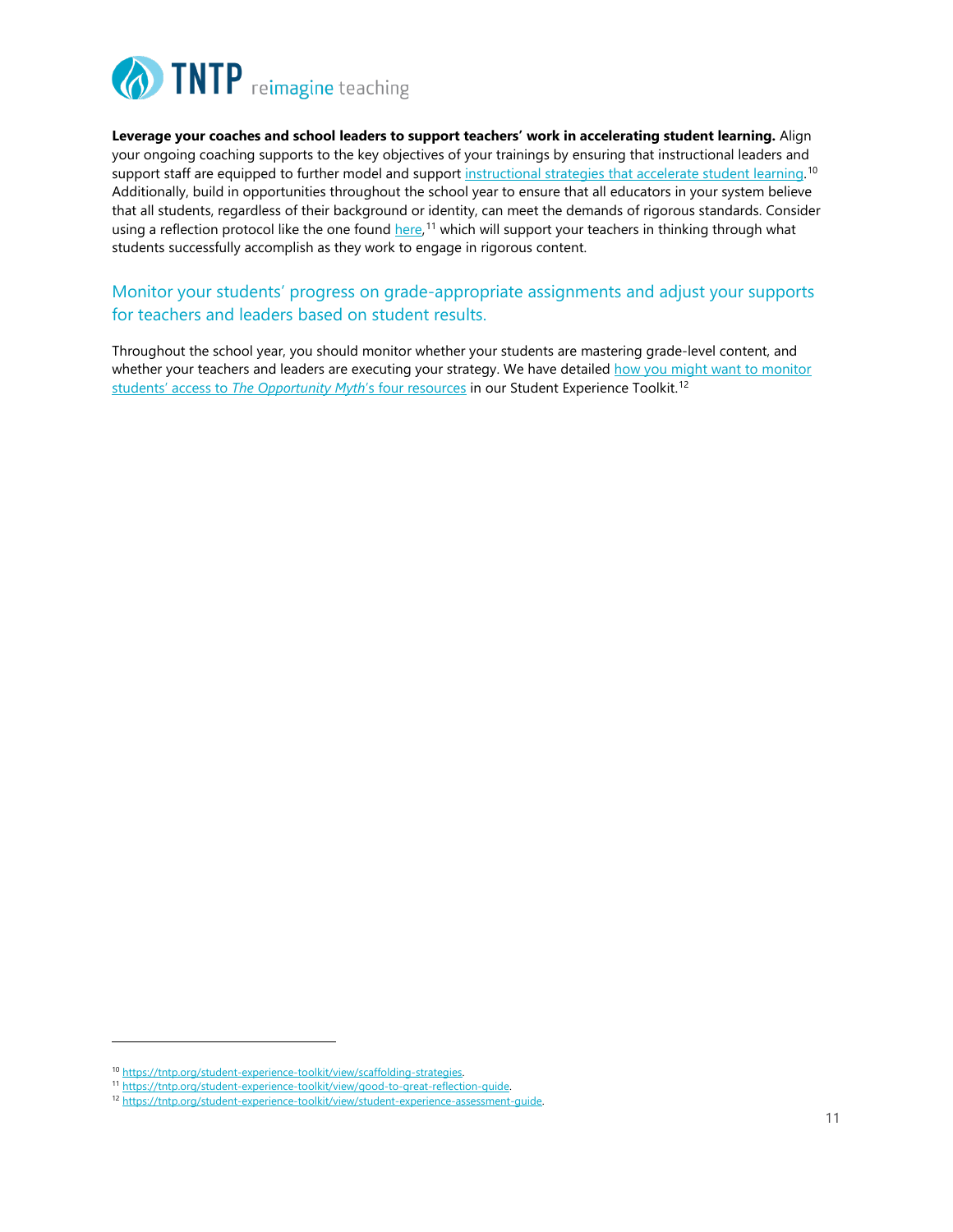

#### **What other challenges should we anticipate as we plan to accelerate student learning?**

The impact of the COVID-19 pandemic on students goes far beyond academics, so your acceleration team should be working with other teams in your system.

#### RECOMMENDATIONS FOR ADDRESSING OTHER CHALLENGES

- **1. Ensure that you are fully staffed** for the start of the 2020-2021 school year.
- **2. Develop a social and emotional responsiveness strategy** that supports all your students in restarting school and considers the trauma many have experienced.
- **3. Ensure that you have a strong plan to communicate with all of your stakeholders.**
- **4. Develop a plan to shift to strong at-home learning rapidly,** using what you've learned in this round of at-home learning to improve your approach for the future.

#### Ensure that you are fully staffed for the start of the 2020-2021 school year.

Consider referencing our *Virtual Talent Guide*<sup>13</sup> as your team considers the steps you need to take to ensure you have diverse, effective teachers and leaders.

#### Develop a social and emotional responsiveness strategy that considers the trauma many have experienced and supports all your students in restarting school.

Though it's not our core expertise, we do have some starter ideas for developing this strategy. We know that students from historically marginalized groups often worry about whether people who share their background are accepted by their peers and teachers,<sup>14</sup> and missing months of school has the potential to exacerbate those inequities among students of color, students from low-income backgrounds, English language learners, and students who receive special education supports. To begin planning social and emotional supports for students, you'll want to develop a social and emotional learning strategy that helps all your students as they come back to school.



**Getting Started: Tips for Addressing Social and Emotional Learning Needs**

<sup>&</sup>lt;sup>13</sup> https://tntp.org/assets/documents/Virtual\_Talent\_Guide-TNTP.pdf.<br><sup>14</sup> Romero, C. What we know about belonging from scientific research. Retrieved 17 April 2020 from <u>http://mindsetscholarsnetwork.org/wp-</u> content/uploads/2018/11/What-We-Know-About-Belonging.pdf.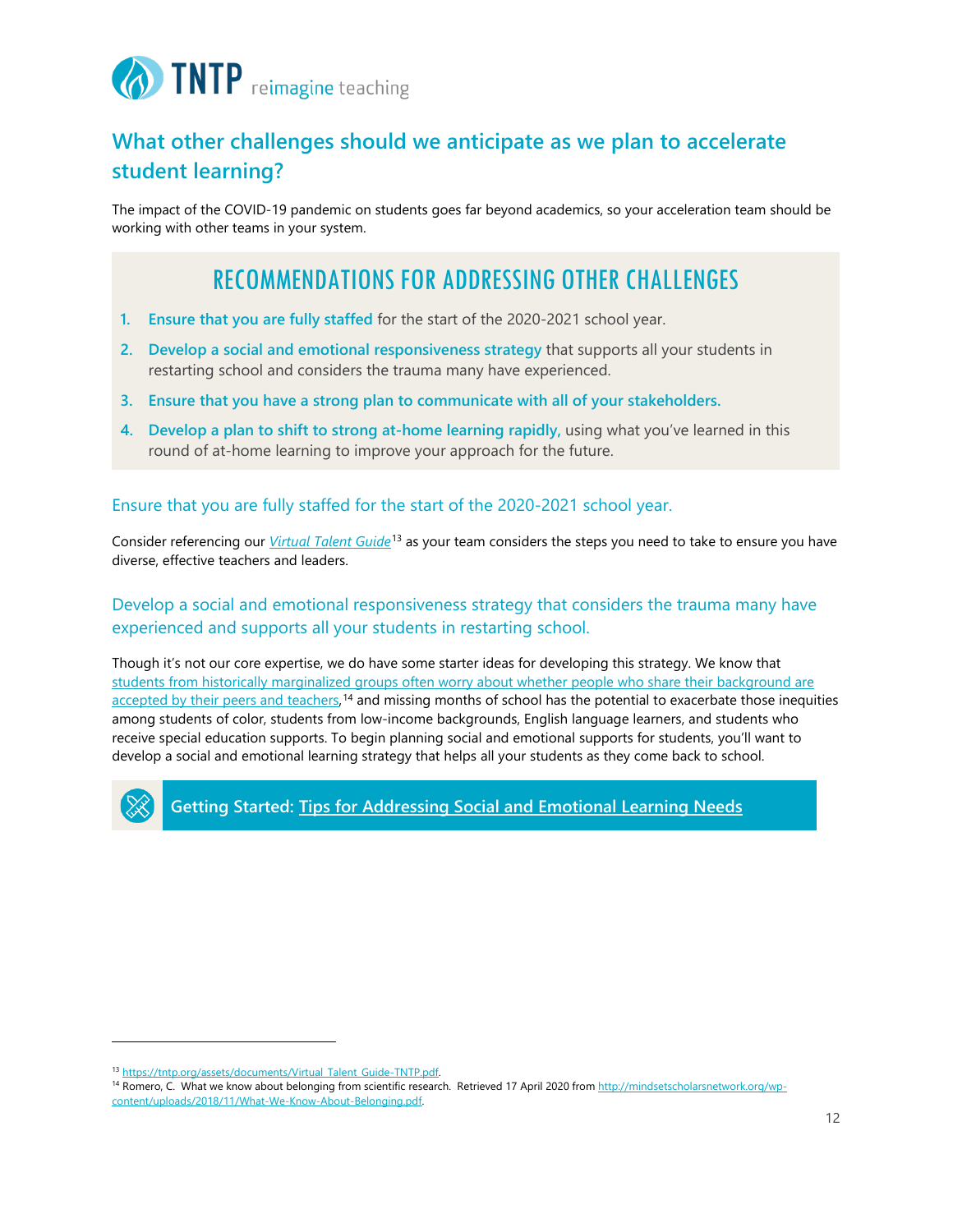

Develop a plan to shift to strong at-home learning rapidly, using what you've learned in this round of at-home learning to improve your approach for the future.

As scary as it feels right now, <u>epidemiologists predict a second wave of COVID-19 in the fall</u>,<sup>15</sup> with continuing waves potentially occurring until we have a vaccine. It's also possible that another natural disaster or pandemic could occur. Given that, preparation for the fall should include planning to quickly and effectively transition to at-home learning.



#### Ensure that you have a strong plan to communicate with all of your stakeholders.

Implementing your reopening plans effectively requires effective communication. You'll need to anticipate the questions and concerns of your key stakeholders, and plan to respond to them proactively, clearly, and empathetically.



**Getting Started: Tips for Communicating with Stakeholders**

<sup>&</sup>lt;sup>15</sup> Strazewski, L. What's ahead on COVID-19? Expert offers forecast for summer, fall. Retrieved 22 April 2020 from https://www.amaassn.org/delivering-care/public-health/what-s-ahead-covid-19-expert-offers-forecast-summer-fall.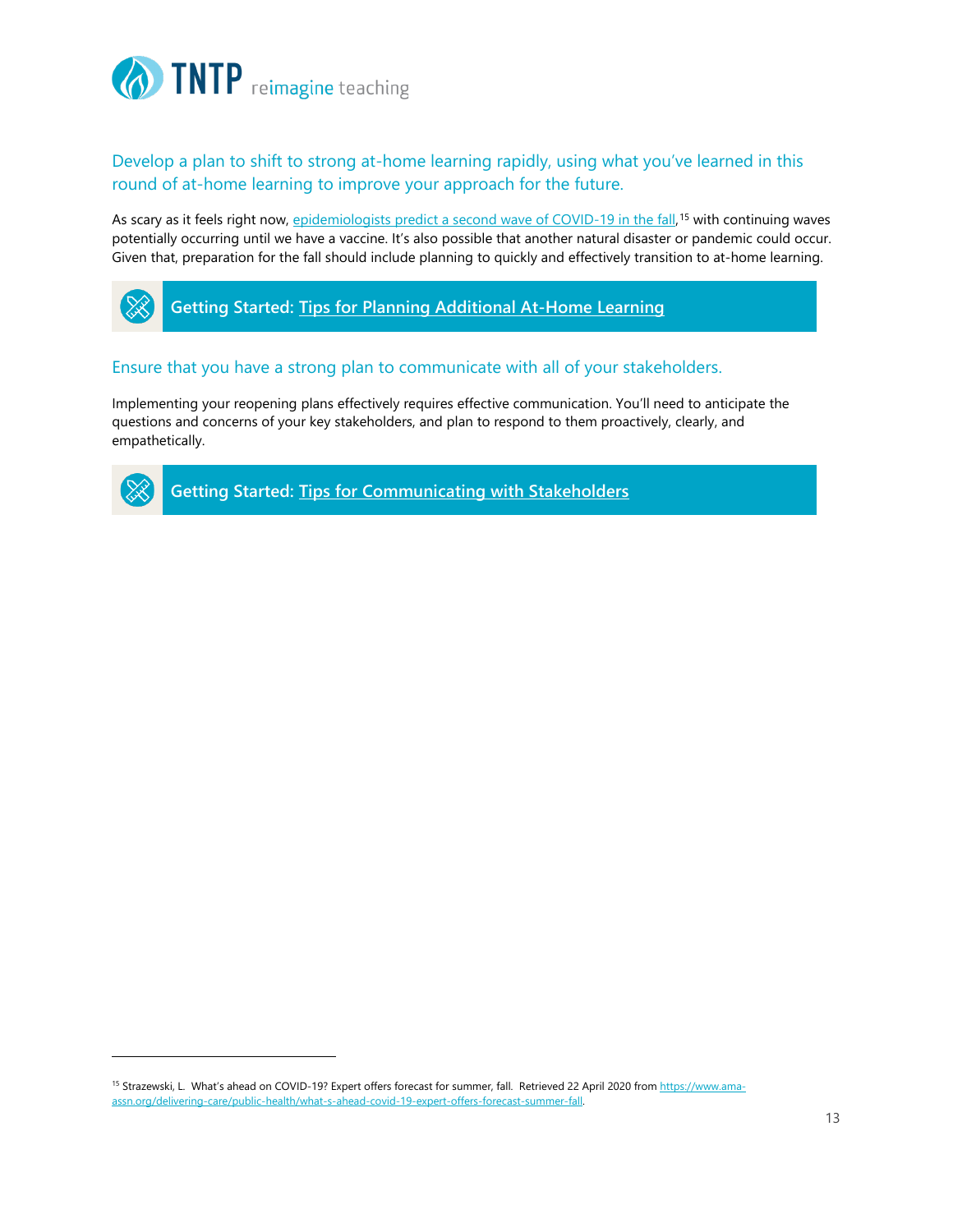

#### **Appendix**

#### Considerations for Assembling Your Acceleration Team

This acceleration team should include stakeholders who can make decisions about your academic strategy, update your curricular resources, and design trainings for your teachers and leaders. This might include staff members like:

- Your Chief Academic Officer, who is the leader and decision maker in this group.
- At least one district staff member from your curriculum and instruction team, preferably your content leads for the core content areas. These staff members will be responsible for prioritizing critical prerequisite knowledge and skills and will ultimately be responsible for updating your district's curriculum guidance for teachers.
- A district staff member from your special education team. This staff member will help the curriculum and instruction team update your curriculum guidance, so that changes support students with diverse learning needs.
- A district staff member from your English Learner team. This staff member will help the curriculum and instruction team update your curriculum guidance, ensuring that changes support English Language Learners.
- A district staff member from your assessment or research team, who will be responsible for ensuring that you are able to share data with teachers, school leaders, and district leaders rapidly after your staff conduct diagnostics.
- A representative from your professional development or instructional coaching team, who will lead planning the training that teachers will need to effectively accelerate student learning.
- A principal manager, who will lead planning the training that school leaders will need to effectively support teachers to accelerate student learning.

This team should work closely with other teams across the district, like the team focused on planning for students' social and emotional needs or the team focused on staffing your schools with teachers and leaders. (For more about other considerations, consult the What other challenges should we anticipate as we plan to accelerate student learning? section.) Your team should also engage your advisory committee, which should include student, family, teacher, and leader perspectives. (For more about putting together your advisory committee, reference the Your acceleration team should have an advisory committee that will offer student, teacher, leader, and family perspectives about the choices and decisions you are making section.

#### Acceleration Planning: Sample Scope and Sequence

| <b>MONTH</b> | <b>KEY PRIORITIES</b>                                                                                  |
|--------------|--------------------------------------------------------------------------------------------------------|
| May          | Establish acceleration planning structures, team and set expectations for their work. As you           |
|              | shift to planning for next year, you'll want to assemble a core team to support this planning process. |
|              | Understand the current state of students' learning. Your acceleration team will want to deeply         |
|              | understand the current state of students' learning considering both data from at-home learning and     |
|              | in-school learning from the 2019-2020 school year. (For ideas you should consider, click here.)        |
|              | Set your acceleration vision and goals. Make sure your team is working toward a plan to give           |
|              | every student, regardless of their identity or background, access to The Opportunity Myth's four       |
|              | resources (grade-appropriate assignments, strong instruction, deep engagement, and teachers with       |
|              | high expectations), as well as a plan to monitor and adjust course throughout the year.                |
|              | Develop a workplan for the acceleration team's work. Plan when you'll draft, review, and finalize      |
|              | guidance around diagnosing students, updates to your curricular scope & sequences, and teacher         |
|              | and leader training to accelerate student learning.                                                    |
| June         | Prioritize the most critical prerequisite skills and content knowledge for each subject area and       |
|              | grade level. To determine how to address unfinished learning, you'll need to prioritize the most       |
|              | important content knowledge and skills from previous years that students need to be successful in      |
|              | their current grade. (Read more here.)                                                                 |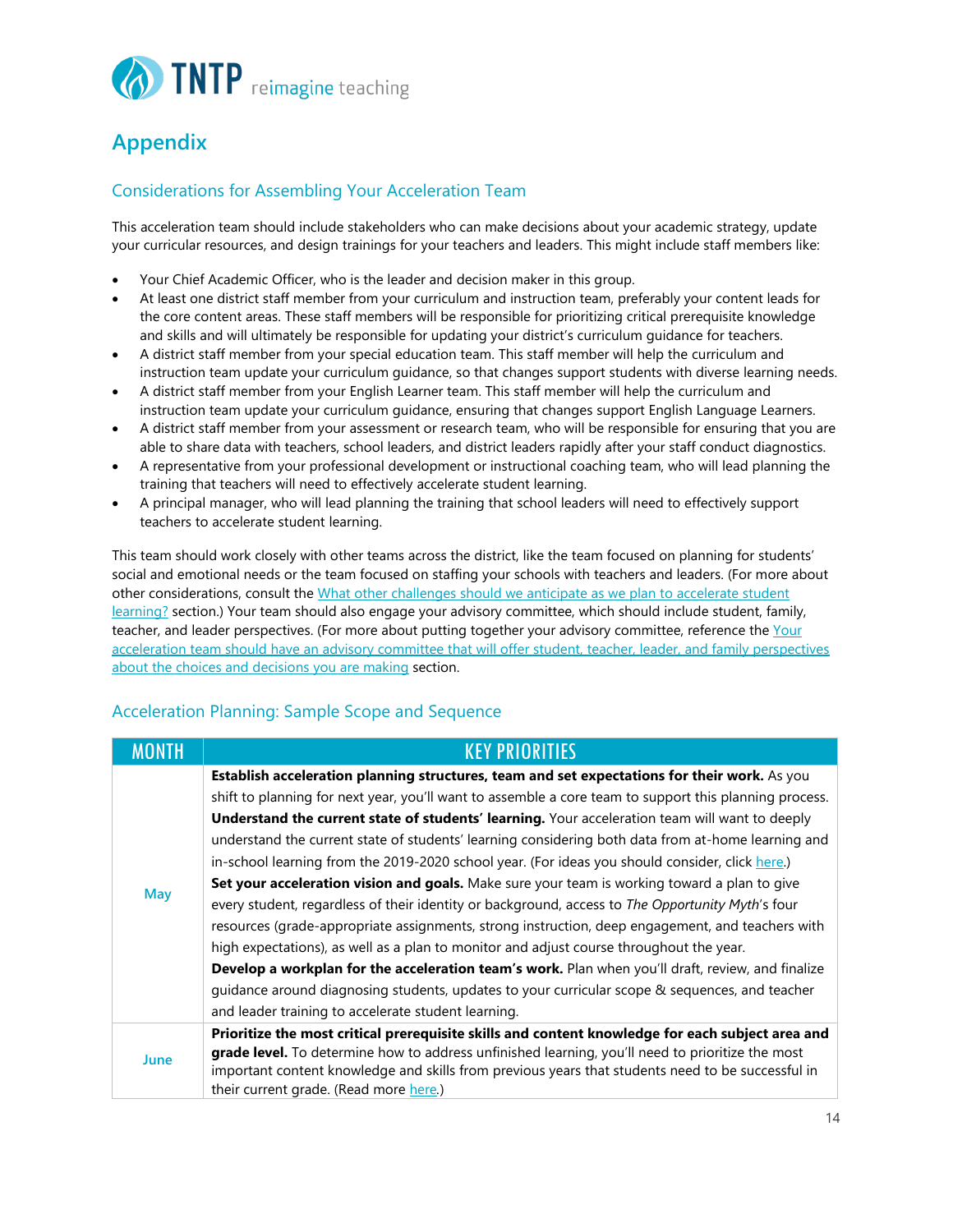## **DENTP** reimagine teaching

| <b>MONTH</b>     | <b>KEY PRIORITIES</b>                                                                                 |
|------------------|-------------------------------------------------------------------------------------------------------|
|                  | Draft and finalize your guidance for how teachers should diagnose students' unfinished                |
|                  | learning. Ensure that teachers diagnose only the most critical potential learning gaps in their grade |
|                  | level and subject area. (Read more here.)                                                             |
|                  | Begin making updates to your district's pacing guides or scope and sequence that reflect              |
|                  | your acceleration plan. (Read more here.)                                                             |
|                  | Begin your teacher and leader training plan to support your staff to accelerate student               |
|                  | <b>learning (rather than remediate it).</b> (Read more here.)                                         |
| July             | Finish the updates to your district's pacing guides or scope and sequences. Then do a gut             |
|                  | check of your plan against the student and teacher data you analyzed in May, verifying that you've    |
|                  | focused on building in the most important content knowledge and skills students will need to          |
|                  | master grade-level standards.                                                                         |
|                  | Finalize your "accelerate student learning" training plan and session content for teachers and        |
|                  | leaders.                                                                                              |
| August           | Train your "accelerate student learning" facilitators.                                                |
|                  | Deliver your "accelerate student learning" training to teachers and leaders.                          |
| <b>September</b> | Evaluate how your plan to accelerate student learning is going and make adjustments as you            |
|                  | need to. (Read more here.)                                                                            |

#### Ideas for Collecting Additional Information

Use these tips for collecting information that you don't already have but that can inform your team's planning:

**Administer a survey to your stakeholders to learn more about their current needs and their perspective about your distance learning work.** If you aren't sure how your students, families, or staff are experiencing the COVID-19 pandemic, you should ask them. You can use the questions from TNTP's COVID-19 Support Survey<sup>16</sup> to gather a baseline within your community that will help you determine your biggest opportunities and challenges. Also ask your teachers where they left in-person learning in your curricular scope and sequence for this past year, as well as which content they covered virtually, if you don't already know.

**Conduct virtual focus groups17 with your students.** To more deeply understand how students have experienced their time away from school, conduct a few virtual focus groups, ensuring that you speak to a diverse set of students in your district. Ask students how they have experienced at-home learning and how their connection to their peers and their school community has held up.

**Look at student participation in at-home learning and student work on key academic assignments.** Focus on understanding the state of student learning on specific third and fourth quarter academic content. As described in the Tips for Diagnosing Unfinished Learning, prioritize a few assignments that you ask all students to complete so that you can gauge students' mastery of key academic content in the third and fourth quarters, asking students to complete the assignments within the system you are using for at-home learning. (If you aren't using an online system, ask students to text pictures of their completed work or mail their completed work to their teachers, providing envelopes and stamps to students as needed). The selected assignments should allow next year's teachers to see whether students are able to read grade-level texts and write a response to them in your humanities or English Language Arts courses—and in mathematics, the selected assignments should represent whether students have

<sup>&</sup>lt;sup>16</sup> https://tntp.org/student-experience-toolkit/view/covid-19-support-survey-questions.<br><sup>17</sup> https://tntp.org/assets/documents/COVID-19\_Student\_Focus\_Group\_Questions.pdf.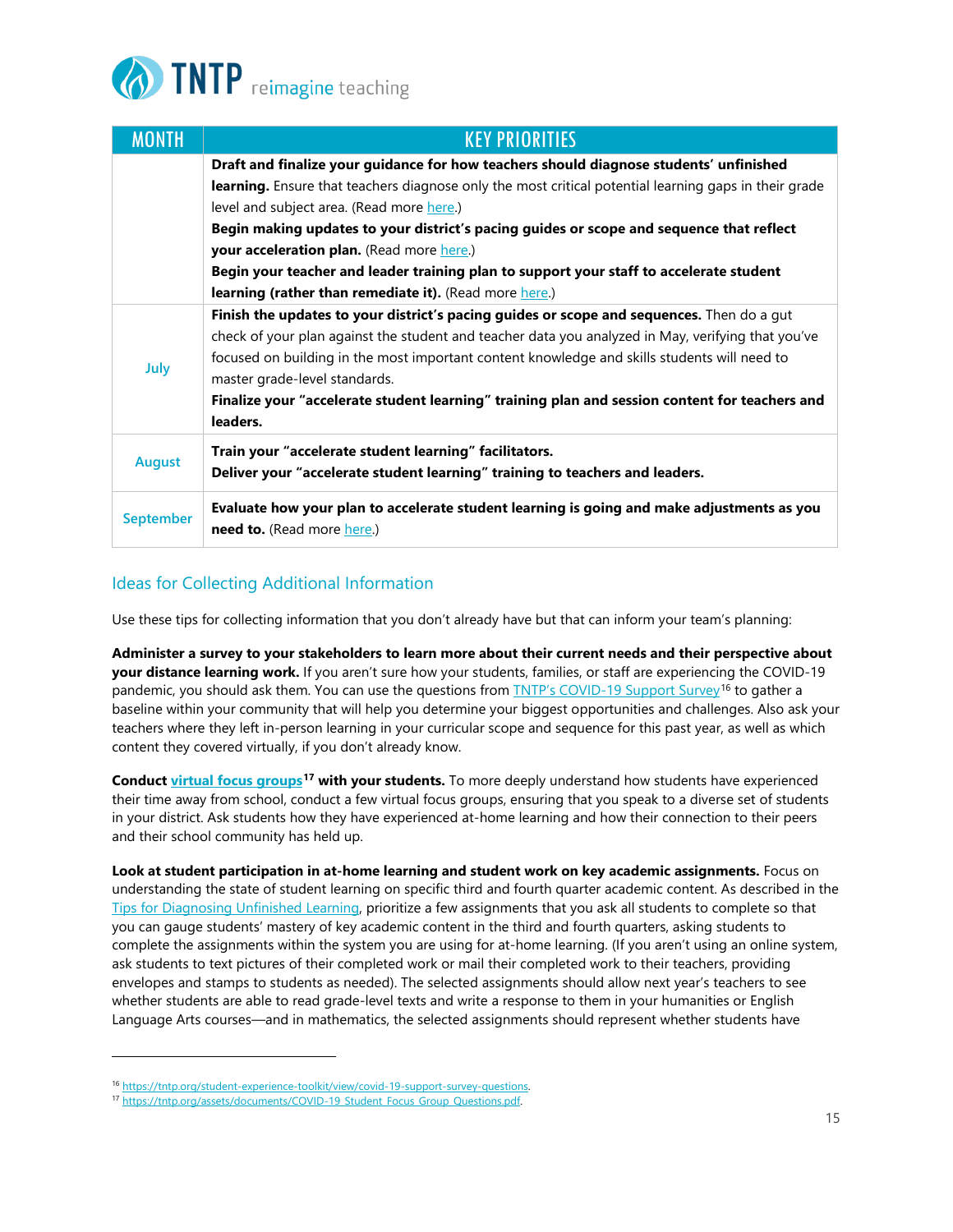

successfully mastered <u>the major work of the grade.</u> <sup>18</sup> Additionally, consider your participation rates in distance learning. Have students been able to participate in the at-home learning that you offered?

**Work with your data analytics team to consider other historic data and publicly available information that might be helpful to identify inequitable experiences or outcomes in your student population.** You likely have interim assessment data that you could consider as you think about the learning trajectory your students were on in the 2019-20 school year. There's also publicly available information that could help you identify which of your students and their families are most vulnerable during the COVID-19 pandemic, such as data about health outcomes or food deserts in your community. Your data analytics team can help you identify individual students or school communities likely to have been hit hardest by the pandemic by analyzing data that might feel a bit outside their typical academic data.

#### Tips for Diagnosing Unfinished Learning

We recommend that schools and districts prioritize gathering information about students' unfinished learning by:

**Using diagnostics from high-quality adopted materials as often as possible.** Designing assessments is truly challenging, so using the diagnostic assessment provided by the high-quality instructional materials you've adopted is the best way to diagnose gaps that students might have in their learning.

**Prioritizing which unfinished learning truly merits diagnosing.** If you have not already adopted high-quality instructional materials, you might need to provide even more detailed guidance to your teachers about their approach to diagnosing unfinished learning. Consider updating your curricular guidance to reflect the following guidance for diagnosing students' unfinished learning in English Language Arts and mathematics:

- **Elementary English Language Arts:** Ensure that teachers diagnose students' reading foundational skills (using an assessment like **DIBELS<sup>19</sup>) and reading fluency (using this quidance**<sup>20</sup>). Additionally, ensure that teachers are clear on which students have reading comprehension and writing skills below grade level (using high-quality, *short* assessments like these<sup>21</sup>).
- **Elementary mathematics:** Rather than giving one significant diagnostic assessment up front, consider using the Achieve the Core *coherence map*<sup>22</sup> to determine what prerequisite skills will be most important for your students so that they'll be set up to master their current grade level's content at the beginning of each unit throughout the year. Then diagnose whether students have those skills using assessments like <u>these. 23</u>
- **Secondary English Language Arts:** Ensure that teachers diagnose students' reading fluency (using this guidance<sup>24</sup>). Additionally, ensure that teachers are clear on which students have reading comprehension and writing skills below grade level using high-quality, short assessments like <u>these.</u><sup>25</sup>
- **Secondary mathematics:** Rather than giving one significant diagnostic assessment up front, consider using the Achieve the Core *coherence map*<sup>26</sup> to determine what prerequisite skills will be most important for your students so that they'll be set up to master their current grade level's content at the beginning of each unit throughout the year. Then diagnose whether students have those skills using assessments like <u>these.</u><sup>27</sup>

<sup>&</sup>lt;sup>18</sup>https://achievethecore.org/category/774/mathematics-focus-by-grade-level.<br><sup>19</sup>https://achievethecore.org/aligned/determining-reading-fluency/.<br><sup>21</sup>https://achievethecore.org/page/991/mrs-mack-by-patricia-polacco-mini-a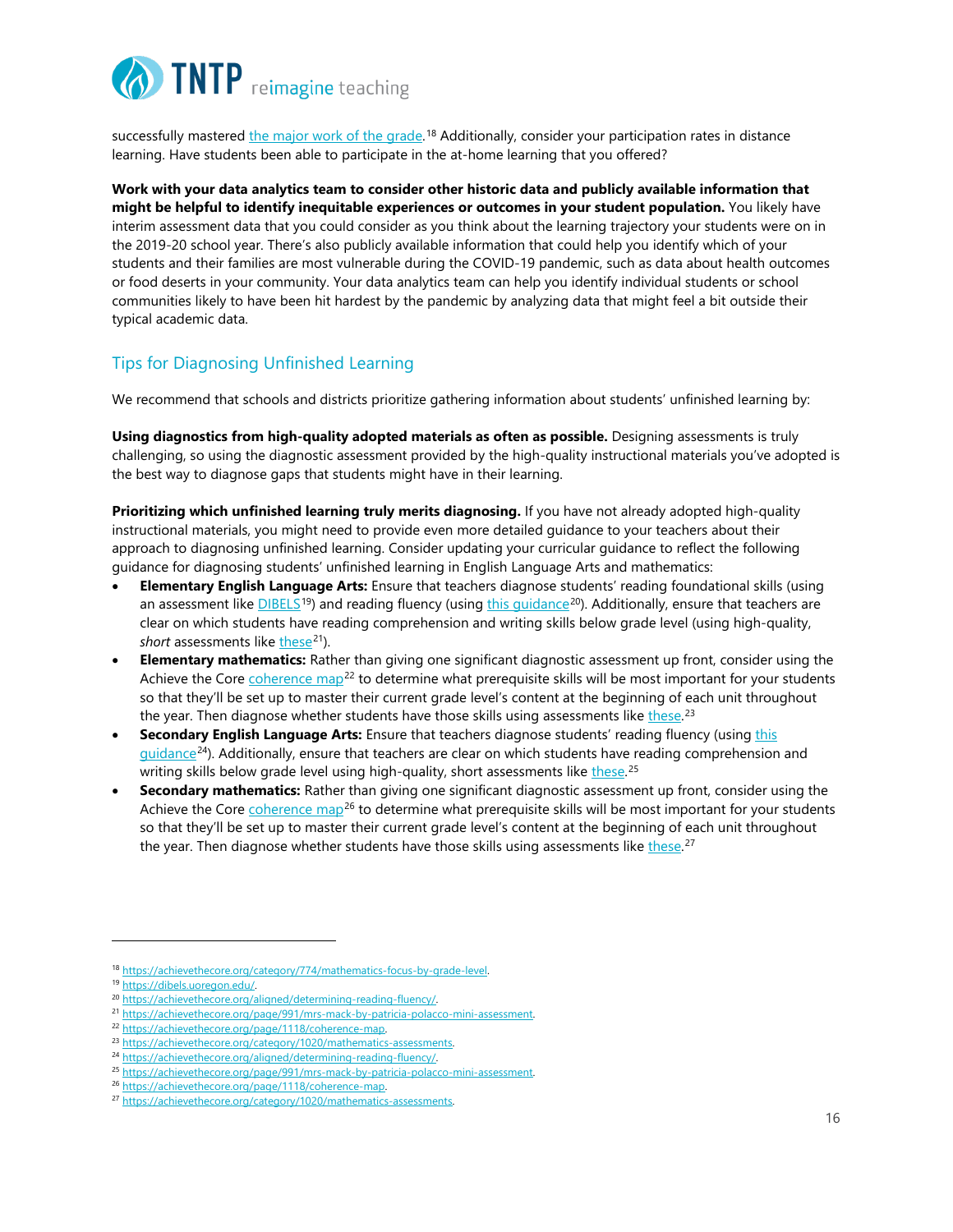

You should also consider which data from this past school year should be accessible to next year's teachers. For example, you would want all teachers to have access to their students' interim assessment data and WIDA ACCESS assessment results, as applicable.

**Plan to spend no more than a few hours administering diagnostics to each individual student.** Most diagnostics do not provide exceptionally granular data on students' needs, even if you choose to spend days and days on them.

**Consider gathering data during at-home learning to support teachers in thinking through what students might need.** Identify a few key grade-appropriate assignments that every student should complete and turn in during at-home learning, then capture systematic feedback on what grade-level content individual students have or have not mastered. If you've decided not to assign grades during at-home learning, you could still provide a rubric that teachers could use for this purpose. Teachers of this year's students can evaluate that assignment now, providing students who are struggling with key grade-level competencies some additional support while also providing next year's teacher crucial information on what an individual student has or has not mastered.

#### Tips For Adapting Your Scope and Sequence / Pacing Guidance

**Do not plan to address unfinished learning through "nine weeks of remediation" or another extended period of remedial content for students.** It's tempting to assume that students will need you to deliver the entire scope of content that they missed; however, we know that students spending significant time in below-grade-level content does not lead to the grade-level learning we aspire to see for our students. Instead, use the prioritized approach you previously developed to support your teachers in identifying which unfinished learning they should focus on.

**Build the calendar you need to help students reach the demands of grade-level standards.** You might need to extend your school day or year to provide students the time they need to master this year's grade-level standards. You should also ensure that all your schools have the resources, materials, and schedule they need to provide a multitiered system of support for students who might need additional remediation outside their Tier 1 classes.

**Predict what unfinished learning will look like when students come back to school, then update your teacherfacing resources.** In many subjects across grade levels, the fourth quarter is focused on retaining previously-taught content to achieve transfer—so for many students, unfinished learning may mean they have some conceptual knowledge of skills, ideas and content, but lack fluency, application, automaticity, and the ability to transfer mastered knowledge into new situations/scenarios. Because of this, interventions in the new school year should likely include light explicit instruction, but heavy doses of interleaving and additional spaced practice so that students can achieve mastery. Update your curriculum maps or other teacher-facing resources with clear guidance for teachers about likely unfinished learning that could be finished "just in time" throughout the year if, in fact, students do struggle with the expected concepts and skills. Find ways to incorporate unfinished learning activities throughout the year where and when they're most appropriate. For example, rather than spending "remediation time" at the beginning of the year filling in gaps fourth grade math students have in their conceptual understanding of fractions, insert a few potential lessons related to building that understanding immediately before lessons where students focus on comparing two fractions, a fourth grade standard. Indicate that those lessons are optional and should be used only in cases where the majority of students in a classroom have not demonstrated that they understand fractions conceptually. In the situation where you have strong, vertically-aligned curricular materials, you might also support teachers in pulling materials from the previous grade's content that wasn't covered to fill in learning gaps. It's likely best to provide systematic support here for teachers in the form of subject- and grade-specific guidance so that they don't have to familiarize themselves with the previous year's curricular materials to make use of them.

**Set the expectation that teachers use your provided curricular materials.** Teachers often spend a tremendous amount of personal time developing their own lessons, even though evidence suggests teacher-created materials are not as strong as those pulled from high-quality curricular resources. Encourage your teachers to use the curricular materials you provide, and ground your professional learning in supporting them to use those materials well.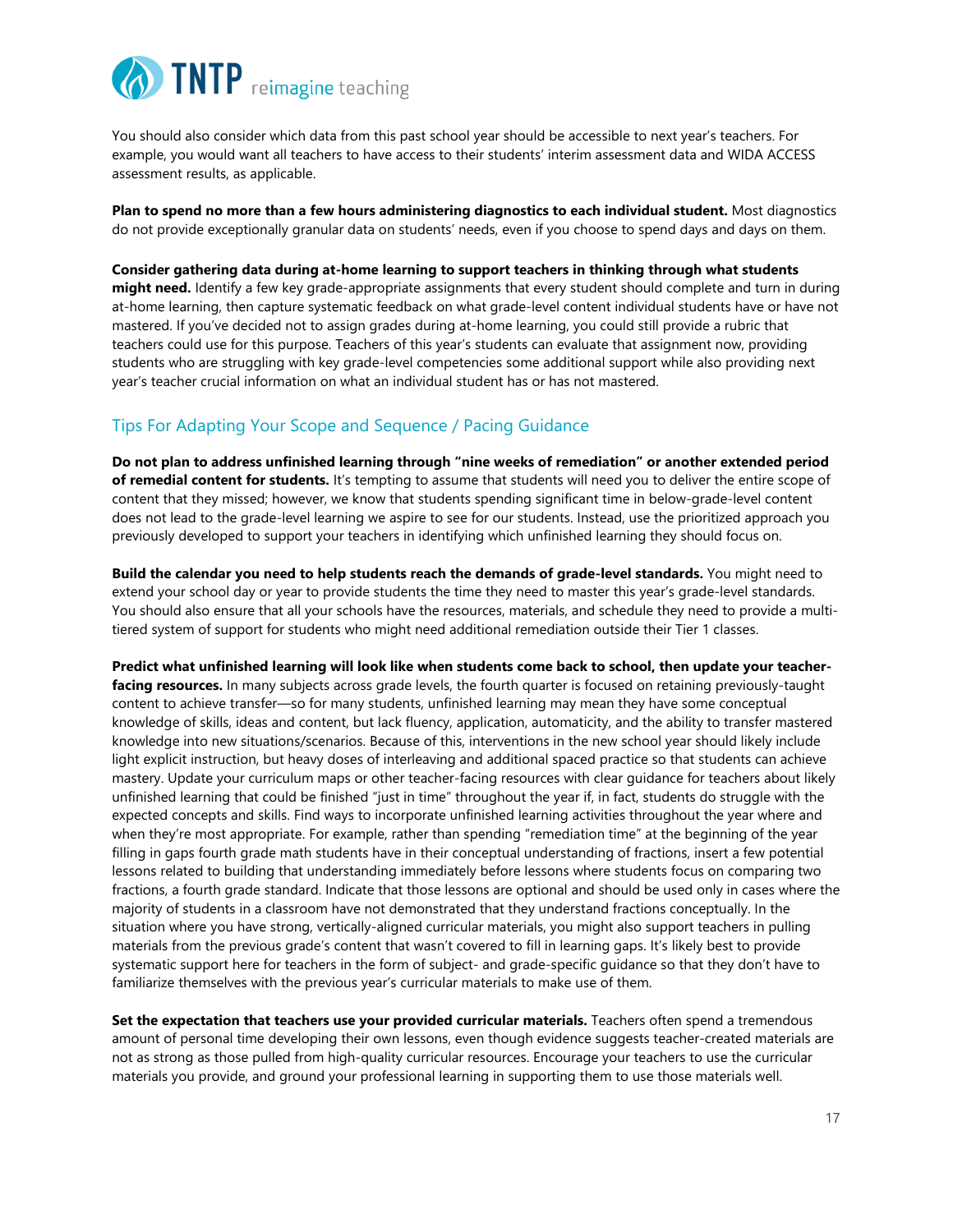

**Consider how to leverage whole-group remediation to address learning gaps and where targeted intervention may make more sense.** It is crucial not to make assumptions about where all students are. Instead, use data to make strategic decisions about students' needs. Some classrooms may need whole-group remediation on content form the previous grade. For example, if an entire second-grade class is missing the spellings for /r/-controlled vowel sounds, that teacher may need to build in practice opportunities for students to build their automaticity with this particular reading foundational skill. However, if it's a small portion of the class, using your intervention block will be a better approach. Depending on what schools have been using for intervention, you may need to retool the content of your intervention block to be more aligned to specific learning gaps and content from the previous grade.

**Ensure that your school's systems match your strategy.** Your strategy will only work as well as your systems. Do you have a structured intervention block? Do you have a vertical meeting structure set up for your teachers? Do you have a system for reporting and monitoring student performance on the standards you've prioritized? Your schools will need these systems and more to ensure that students master grade-level standards this year, given the challenges they've experienced in the past few months.

#### Tips for Addressing Social and Emotional Learning Needs

In addition to the tips below, The Collaborative for Academic, Social, and Emotional Learning (CASEL) also has a helpful quide<sup>28</sup> for planning for the social and emotional learning needs of students and adults alike.

**Consider for which students this transition might be exceptionally challenging.** Students who lost family members or friends will still be grieving. Asian-American students in particular may have experienced racist physical or verbal attacks while school was closed, given the misconceptions associated with COVID-19. Students with disabilities who rely on structures and routines; students who have experienced trauma prior to the school closures, like refugee students or students with limited or interrupted formal education; and students who have lost housing or economic security during this transition might particularly struggle to return to school. Additionally, pre-K and younger elementary students might find it difficult to be separated from their parents or siblings after spending so much time with them.

**Listen to your students and families in individual transition meetings at the start of school that include the 2019-20 teachers, caregivers, and 2020-21 teachers.** Teachers need quick, direct information on the social and emotional needs of each student from at least three sources: the classroom teachers from the prior year, the caregiver who has been with the student during the six-month gap in schooling, and the student themselves. Other teachers or support providers who might deeply know the student (like an ESL counselor or a special education resource teacher) can also add their insights. If individual meetings are not possible, consider a modified caretaker and student intake form that asks specifically about emotional needs as school begins. Keep in mind the following needs:

- **Loss of family and community members.** Many students will return to school having personally experienced loss of family and community members. Students may be in various stages of grief and will have had different levels of support in processing the losses in their communities. In particular, we know that Black and Latinx communities are suffering disproportionately more cases and deaths due to the COVID-19 virus, a compounding effect of the systemic effects of racism playing out in housing, healthcare, education, and workforce discrimination. We should be prepared for Black and Latinx students to have suffered more loss and anxiety.
- **Returning to school after a longer-than-normal break will be challenging**. We can anticipate many of the same social and emotional challenges from students that come with restarting school after the typical summer break, but in this case the break will be longer. This may mean that we should expect longer timelines to get students reacclimated to the rhythms of the school day and the expectations of being a student at school.
- **General anxiety from the end of social distancing.** Students will be returning to school following an extended period of social distancing. There is variability in how students are experiencing social distancing and in the explanations for why social distancing is important. In general, however, most students have probably grown

<sup>28</sup> https://casel.org/wp-content/uploads/2020/05/CASEL\_Leveraging-SEL-as-You-Prepare-to-Reopen-and-Renew.pdf.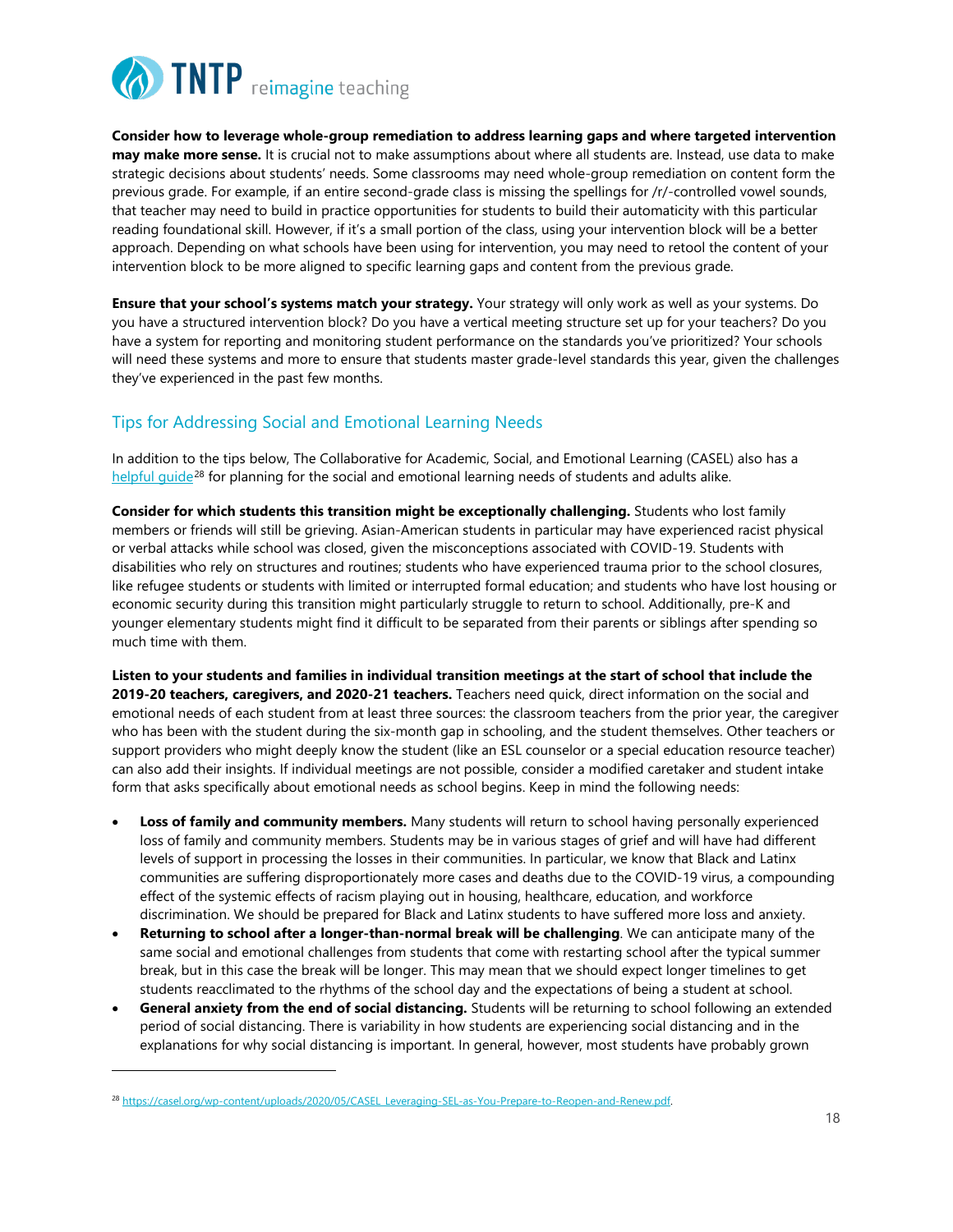

used to maintaining 6 feet of distance and not gathering in groups larger than 10 people. Schools and teachers should be prepared for a period of transition as students reacclimate to entering a classroom of students, a boisterous cafeteria, or other large gatherings. There will likely be developmental differences in the impact of this on students, with younger students requiring different accommodations than older ones.

- **Experiencing a sudden end of school without the natural transition milestones of the end of year.** Students did not have the opportunity to participate in the normal events and milestones that mark the end of an academic year. Many didn't realize when they said goodbye to teachers and classmates at the end of the day that they wouldn't be returning the next. While some students may be able to reconnect in virtual learning environments with their teachers and classmates, the sudden and abrupt way that schools closed may make restarting school more challenging than usual, especially for younger children. You may need to find ways to help younger students experience some of the closure events that they missed from the spring to help them successfully transition into a new school year.
- **Disconnection as a result of the social separation from peers.** Older children and adolescents who developmentally rely more heavily on peer relationships during stressful times may return to school feeling more disconnected or isolated from peers and potentially depressed. Isolating at home with only close family during a time when pre-teens and teens naturally begin to pull away from family members as their primary means of support may lead to increased tensions with family, leaving pre-teens and teens feeling isolated and alone. These feelings can increase the likelihood of depression and suicidal thoughts.
- **Food insecurity.** Students who rely on schools for breakfast and lunch may have been disconnected from their most stable source of food during the COVID-19 pandemic. While many districts continued to provide meals, it's unclear how many of the students who typically accessed those resources were able to obtain them. Transportation may have prevented students from getting to schools where meals were served and communication about the availability of meals may not have reached the most vulnerable communities. In addition, community food banks, a regular source of food for families with food insecurities, are experiencing higher levels of demand and have less capacity to meet the demands given the requirements of social distancing. This means that students may be returning to school having experienced food shortages and insecurities at home during the pandemic. They will need reassurance about access and availability of food at school.
- **Financial and housing insecurity.** Unemployment is growing daily, and we are uncertain to what extent and how long it will take for the economy to recover following the COVID-19 pandemic. Students may return to the classroom with fears associated with caregivers' loss of employment and loss of housing.
- **Concerns about racism, especially for Asian students.** Asian students may be concerned about perceptions and misconceptions associated with COVID-19 and their peers. Media reports indicate that since the start of the COVID-19 pandemic, people of Asian descent have suffered racist physical and verbal attacks. Asian students may be concerned for their physical and emotional safety upon returning to school.
- **Anticipatory grief and anxiety about the safety of caregivers who are essential workers**. Students may enter the school year with caregivers or family members who spent the last six months putting themselves and their family at risk because they needed to work on the front lines as essential employees. Their caregivers or family members may still be working in conditions that increase their and their family's exposure to the COVID-19 virus. The anticipatory grief and long-term state of anxiety about the ongoing potential for exposure will likely create emotional trauma and stress that could manifest itself in different ways in the classroom.

**Adopt a social and emotional learning program that will help students restart school.** There are a variety of evidence-based programs (including this one<sup>29</sup> and this one<sup>30</sup>) that could support students in their return to school, so ensure that you have a team focused on selecting one and training teachers in its implementation.

**Set aside more time for the "start of school" acclimation, taking into account the longer, more stressful break.**  Set time aside in the school calendar to help students restart school, considering the challenges of your most vulnerable students. Support teachers in being clear and intentional about expectations and classroom routines. Post the schedule for the day and stick with it. Give students time and space to get to know each other and get acclimated

<sup>&</sup>lt;sup>29</sup>https://www.wallacefoundation.org/knowledge-center/Documents/Navigating-Social-and-Emotional-Learning-from-the-Inside-Out.pdf.<br><sup>30</sup>https://www.wallacefoundation.org/knowledge-center/pages/foundations-for-young-adult-su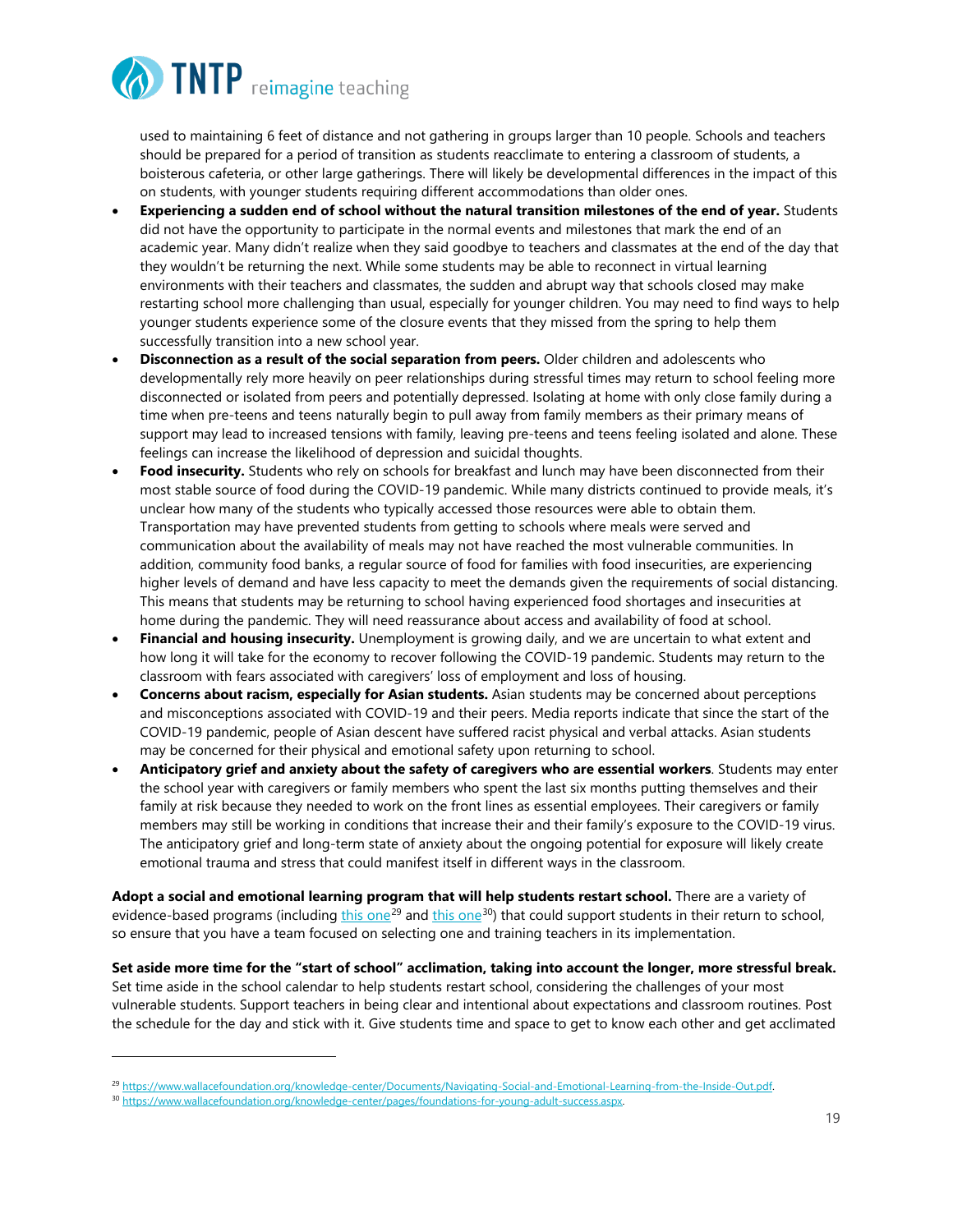

to their school community, even if they were members of it before the pandemic—and ensure that you have a plan to build community in your school, using proven approaches like restorative justice or community circles.

**Use what you learn in individual transition meetings.** Once teachers have information on the social and emotional needs of students, they should consider which of their students need the most intensive support to successfully transition back in to school.

**When we can safely come back to school as it's traditionally been, be mindful about group size and help students adjust to being around larger groups of peers.** Students are not used to being in large groups, so when you are safely able to transition students back to being in-person at school in the way we have historically, try to create opportunities for them to gradually get used to large groups. Having a school-wide assembly on the first day that public health officials believe that it is safe might be really challenging for many students, so give them time to get used to being in their individual classes before you have them join larger groups.

**Consider ways to help students find closure on the 2019-20 school year.** Consider holding transition events during the first week of school or prior to the start of school. Students left their classrooms, teachers, and classmates in March thinking they would return in a few weeks. They did not realize their school years were over and when they return in the Fall they will be in new classrooms with new students and teachers. Helping them find closure from the teachers they knew well from the prior year will support them in transitioning into the new year and new teachers.

**Discuss your school closure plan in the event that schools must close again due to a second wave of infections.** Have a district, school, and classroom plan in place and discuss with students what it will look like if schools should close again. This way, students are prepared and will know what they need to pack up at the end of a day if a sudden order comes down for districts to close again. Preparing students and teachers in advance will ease the transition to at-home learning should the need arise again. (You can read more about this in Planning for Potential Instructional Delivery Scenarios.)

#### Tips for Planning Additional At-Home Learning

**Ask a small number of your staff members to use the** *Shifting to At-Home Learning Guide***<sup>31</sup> to take advantage of the planning phase you have now.** In most cases during the COVID-19 outbreak in the spring, schools and districts were determining how to shift to at-home learning when kids were already at home. We have a chance to collectively plan for the next time we need to quickly deploy at-home learning, so ask a small number of your staff members to consider what they have learned from this experience, then create an improved plan to reach your goals of ensuring that your students can learn, whether they are in school or at home.

**As you build your plan, learn from successes and challenges in this round of at-home learning.** Think back to what your team learned from students and stakeholders. What went well? What did students, families, and stakeholders say was a significant challenge for them? Did teachers need more professional learning to execute your at-home learning plan well? Was your at-home learning model one that worked for your families and community? Address those challenges in your current plan, ensuring that students and families are able to have a better learning experience in the event that you need to deploy at-home learning again.

**Set clear goals for at-home learning.** Your system will set goals for the school year, as you always do. Which of those will be adjusted if you have to move into a prolonged period of at-home learning, and which will stay constant?

**Plan your at-home learning logistics now.** We've heard from schools and systems that one of the biggest challenges with deploying at-home learning was ensuring that students and families had access to what they would need, like computers, internet, textbooks, or packets of work, depending on the at-home learning model. Ensure that

<sup>31</sup> https://tntp.org/assets/documents/Shifting\_to\_At-Home\_Learning-TNTP.pdf.